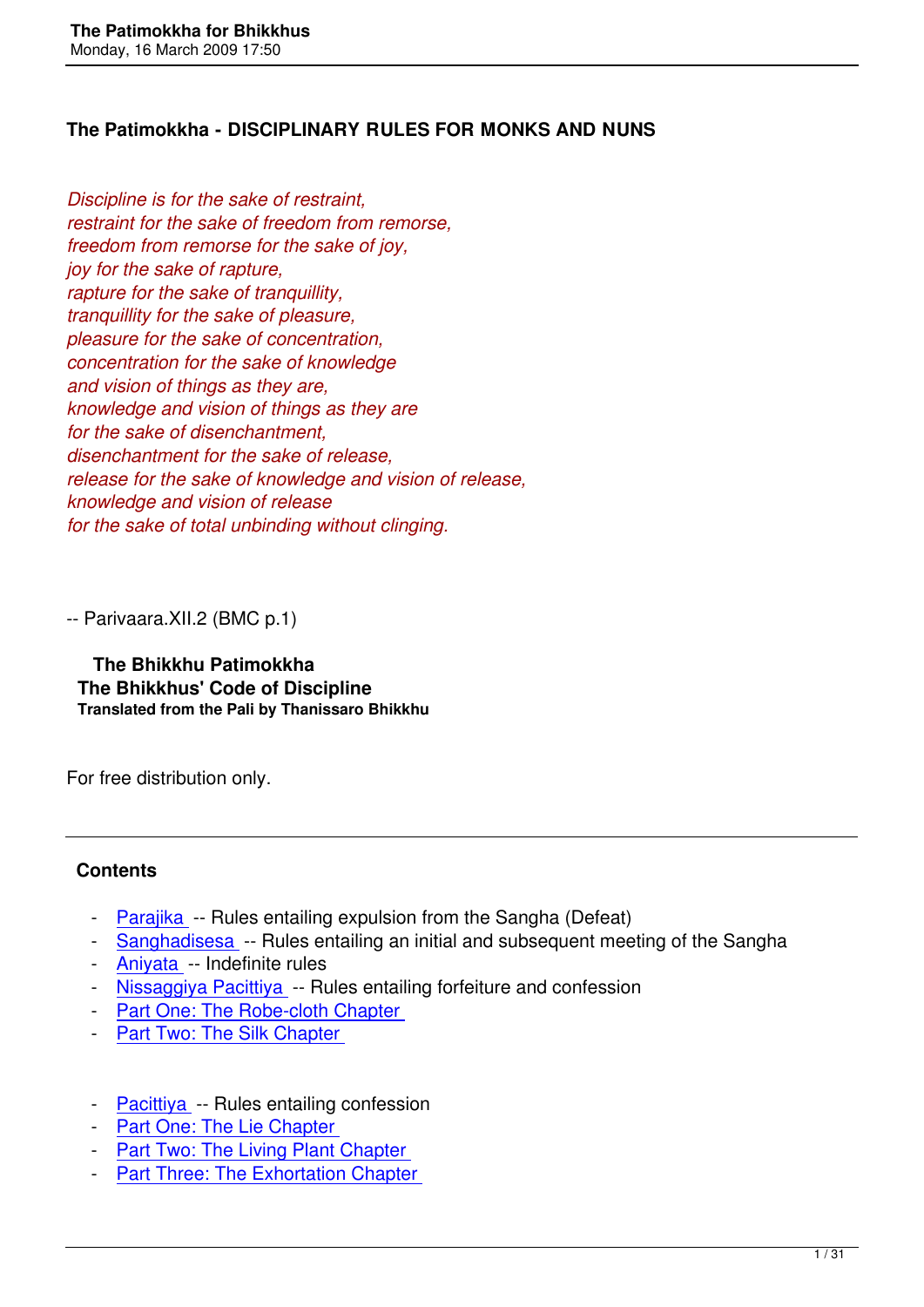- Part Four: The Food Chapter
- Part Five: The Naked Ascetic Chapter
- Part Six: The Alcoholic Drink Chapter
- [Part Seven: The Animal Chap](#11)ter
- [Part Eight: The In-accordance-with-the](#12)-Rule Chapter
- [Part Nine: The Treasure Chapter](#13)
- [Patidesaniya -- Rules entailing ac](#16)knowledgement
- Sekhiya -- Rules of training
- Part One: The 26 Dealing with Proper Behavior
- [Part Two: The](#17) 30 Dealing with Food
- [Part Thre](#18)e: The 16 Dealing with Teaching Dhamma
- [Part Four: The 3 Miscellaneous Rules](#19)
- [Adhikarana-Samatha -- Rules for settli](#22)[ng disputes](#21)

# **Par[ajika Top](#23)**

**1.** Should [any b](#toc)hikkhu -- participating in the training and livelihood of the bhikkhus, without having renounced the training, without having declared his weakness -- engage in the sexual act, even with a female animal, he is defeated and no longer in communion.

**2.** Should any bhikkhu, in the manner of stealing, take what is not given from an inhabited area or from the wilderness -- just as when, in the taking of what is not given, kings arresting the criminal would flog, imprison, or banish him, saying, "You are a robber, you are a fool, you are benighted, you are a thief" -- a bhikkhu in the same way taking what is not given is defeated and no longer in communion.

**3.** Should any bhikkhu intentionally deprive a human being of life, or search for an assassin for him, or praise the advantages of death, or incite him to die (thus): "My good man, what use is this wretched, miserable life to you? Death would be better for you than life," or with such an idea in mind, such a purpose in mind, should in various ways praise the advantages of death or incite him to die, he also is defeated and no longer in communion.

**4.** Should any bhikkhu, without direct knowledge, boast of a superior human state, a truly noble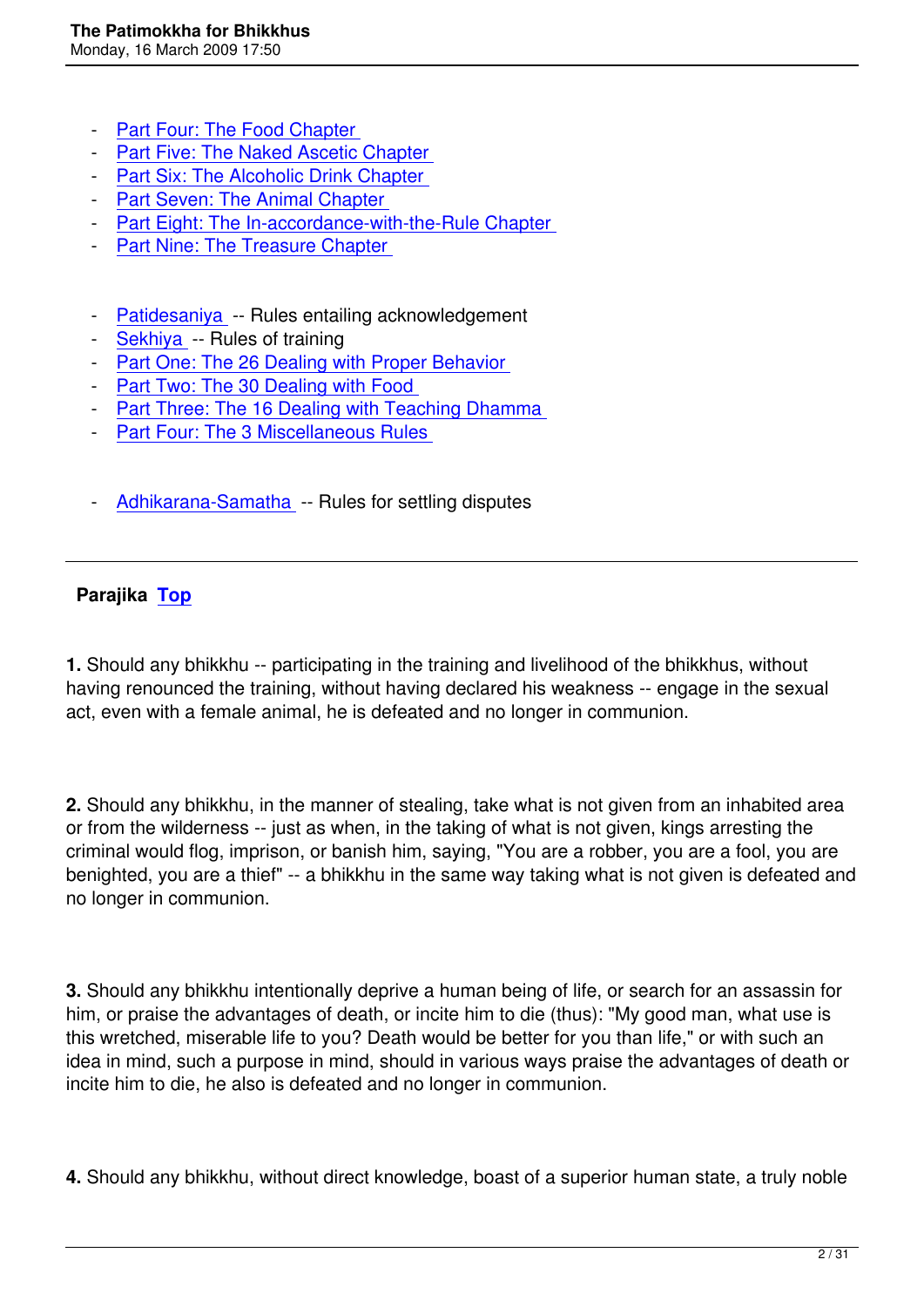knowledge and vision as present in himself, saying, "Thus do I know; thus do I see," such that regardless of whether or not he is cross-examined on a later occasion, he -- being remorseful and desirous of purification -- might say, "Friends, not knowing, I said I know; not seeing, I said I see -- vainly, falsely, idly," unless it was from over-estimation, he also is defeated and no longer in communion.

# **Sanghadisesa Top**

**1.** Intentional disc[harge](#toc) of semen, except while dreaming, entails initial and subsequent meetings of the Community.

**2.** Should any bhikkhu, overcome by lust, with altered mind, engage in bodily contact with a woman, or in holding her hand, holding a lock of her hair, or caressing any of her limbs, it entails initial and subsequent meetings of the Community.

**3.** Should any bhikkhu, overcome by lust, with altered mind, address lewd words to a woman in the manner of young men to a young woman alluding to sexual intercourse, it entails initial and subsequent meetings of the Community.

**4.** Should any bhikkhu, overcome by lust, with altered mind, speak in the presence of a woman in praise of ministering to his own sensuality thus: "This, sister, is the highest ministration, that of ministering to a virtuous, fine-natured follower of the celibate life such as myself with this act" -- alluding to sexual intercourse -- it entails initial and subsequent meetings of the Community.

**5.** Should any bhikkhu engage in conveying a man's intentions to a woman or a woman's intentions to a man, proposing marriage or paramourage -- even if only for a momentary liaison -- it entails initial and subsequent meetings of the Community.

**6.** When a bhikkhu is building a hut from (gains acquired by) his own begging -- having no sponsor, destined for himself -- he is to build it to the standard measurement. Here the standard is this: twelve spans, using the sugata span, in length (measuring outside); seven in width, (measuring) inside. Bhikkhus are to be assembled to designate the site. The site the bhikkhus designate should be without disturbances and with adequate space. If the bhikkhu should build a hut from his own begging on a site with disturbances and without adequate space, or if he should not assemble the bhikkhus to designate the site, or if he should exceed the standard, it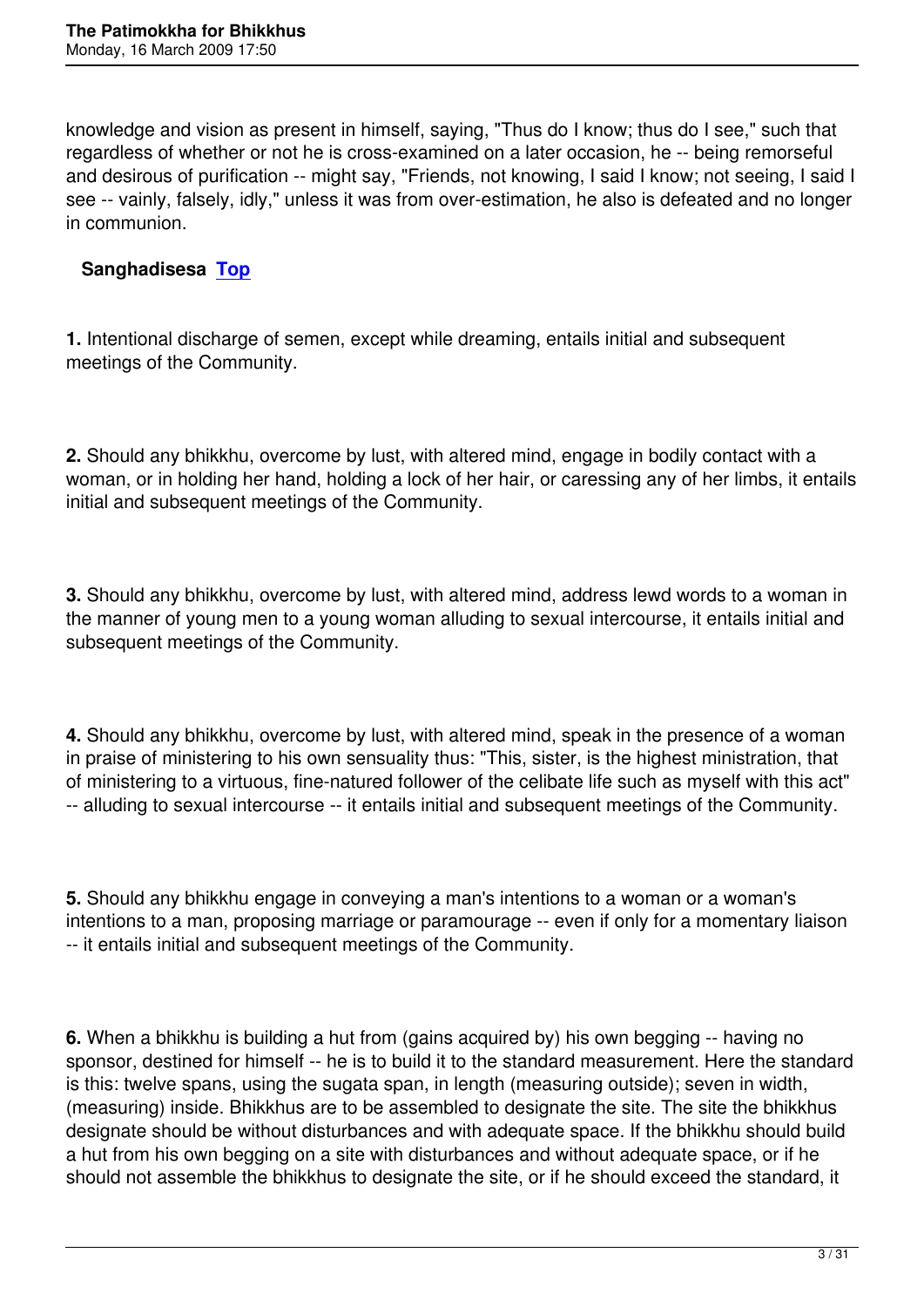entails initial and subsequent meetings of the Community.

**7.** When a bhikkhu is building a large dwelling -- having a sponsor and destined for himself -- he is to assemble bhikkhus to designate the site. The site the bhikkhus designate should be without disturbances and with adequate space. If the bhikkhu should build a large dwelling on a site with disturbances and without adequate space, or if he should not assemble the bhikkhus to designate the site, it entails initial and subsequent meetings of the Community.

**8.** Should any bhikkhu, malicious, angered, displeased, charge a (fellow) bhikkhu with an unfounded case involving defeat, (thinking), "Surely with this I may bring about his fall from the celibate life," then regardless of whether or not he is cross-examined on a later occasion, if the issue is unfounded and the bhikkhu confesses his anger, it entails initial and subsequent meetings of the Community.

**9.** Should any bhikkhu, malicious, angered, displeased, using as a mere ploy an aspect of an issue that pertains otherwise, charge a bhikkhu with a case involving defeat, (thinking), "Surely with this I may bring about his fall from the celibate life," then regardless of whether or not he is cross-examined on a later occasion, if the issue pertains otherwise, an aspect used as a mere ploy, and the bhikkhu confesses his anger, it entails initial and subsequent meetings of the Community.

**10.** Should any bhikkhu agitate for a schism in a Community in concord, or should he persist in taking up an issue conducive to schism, the bhikkhus should admonish him thus: "Do not, Ven. sir, agitate for a schism in a Community in concord or persist in taking up an issue conducive to schism. Let the venerable one be reconciled with the Community, for a Community in concord, on complimentary terms, free from dispute, having a common recitation, dwells in peace."

And should that bhikkhu, admonished thus by the bhikkhus, persist as before, the bhikkhus are to rebuke him up to three times so as to desist. If while being rebuked up to three times he desists, that is good. If he does not desist, it entails initial and subsequent meetings of the Community.

**11.** Should bhikkhus -- one, two, or three -- who are followers and partisans of that bhikkhu, say, "Do not, Ven. sirs, admonish that bhikkhu in any way. He is an exponent of the Dhamma, an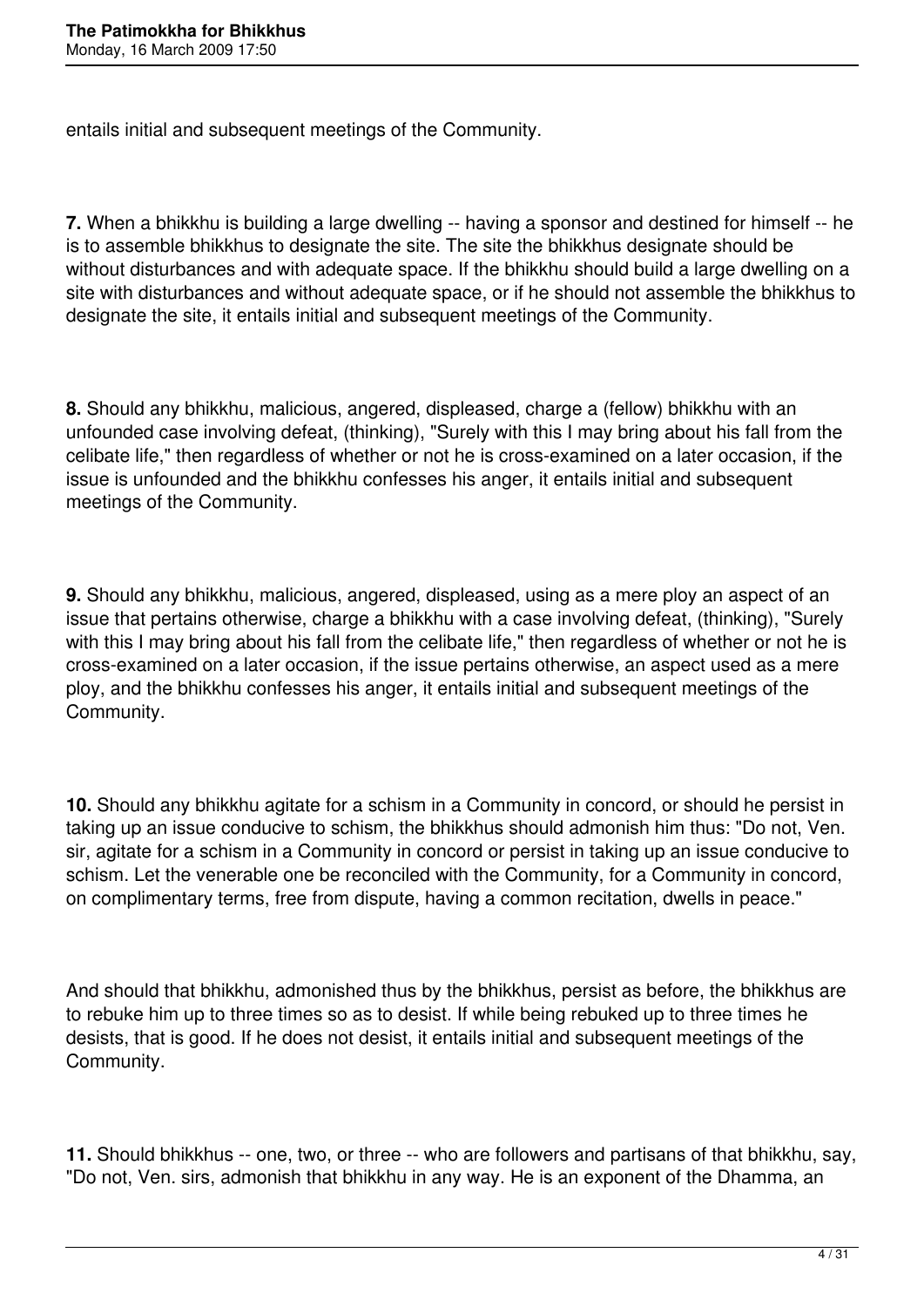exponent of the Vinaya. He acts with our consent and approval. He knows, he speaks for us, and that is pleasing to us," other bhikkhus are to admonish them thus: "Do not say that, Ven. sirs. That bhikkhu is not an exponent of the Dhamma and he is not an exponent of the Vinaya. Do not, Ven. sirs, approve of a schism in the Community. Let the venerable ones' (minds) be reconciled with the Community, for a Community in concord, on complimentary terms, without dispute, with a common recitation, dwells in peace."

And should those bhikkhus, thus admonished, persist as before, the bhikkhus are to rebuke them up to three times so as to desist. If while being rebuked up to three times by the bhikkhus they desist, that is good. If they do not desist, it entails initial and subsequent meetings of the Community.

**12.** In case a bhikkhu is by nature difficult to admonish -- who, when being legitimately admonished by the bhikkhus with reference to the training rules included in the (Patimokkha) recitation, makes himself unadmonishable (saying), "Do not, venerable ones, say anything to me, good or bad; and I will not say anything to the venerable ones, good or bad. Refrain, venerable ones, from admonishing me" -- the bhikkhus should admonish him thus: "Let the venerable one not make himself unadmonishable. Let the venerable one make himself admonishable. Let the venerable one admonish the bhikkhus in accordance with what is right, and the bhikkhus will admonish the venerable one in accordance with what is right; for it is thus that the Blessed One's following is nurtured: through mutual admonition, through mutual rehabilitation."

And should that bhikkhu, thus admonished by the bhikkhus, persist as before, the bhikkhus are to be rebuke him up to three times so as to desist. If while being rebuked up to three times he desists, that is good. If he does not desist, it entails initial and subsequent meetings of the Community.

**13.** In case a bhikkhu living in dependence on a certain village or town is a corrupter of families, a man of depraved conduct -- whose depraved conduct is both seen and heard about, and the families he has corrupted are both seen and heard about -- the bhikkhus are to admonish him thus: "You, Ven. sir, are a corrupter of families, a man of depraved conduct. Your depraved conduct is both seen and heard about; the families you have corrupted are both seen and heard about. Leave this monastery, Ven. sir. Enough of your staying here."

And should that bhikkhu, thus admonished by the bhikkhus, say about the bhikkhus, "The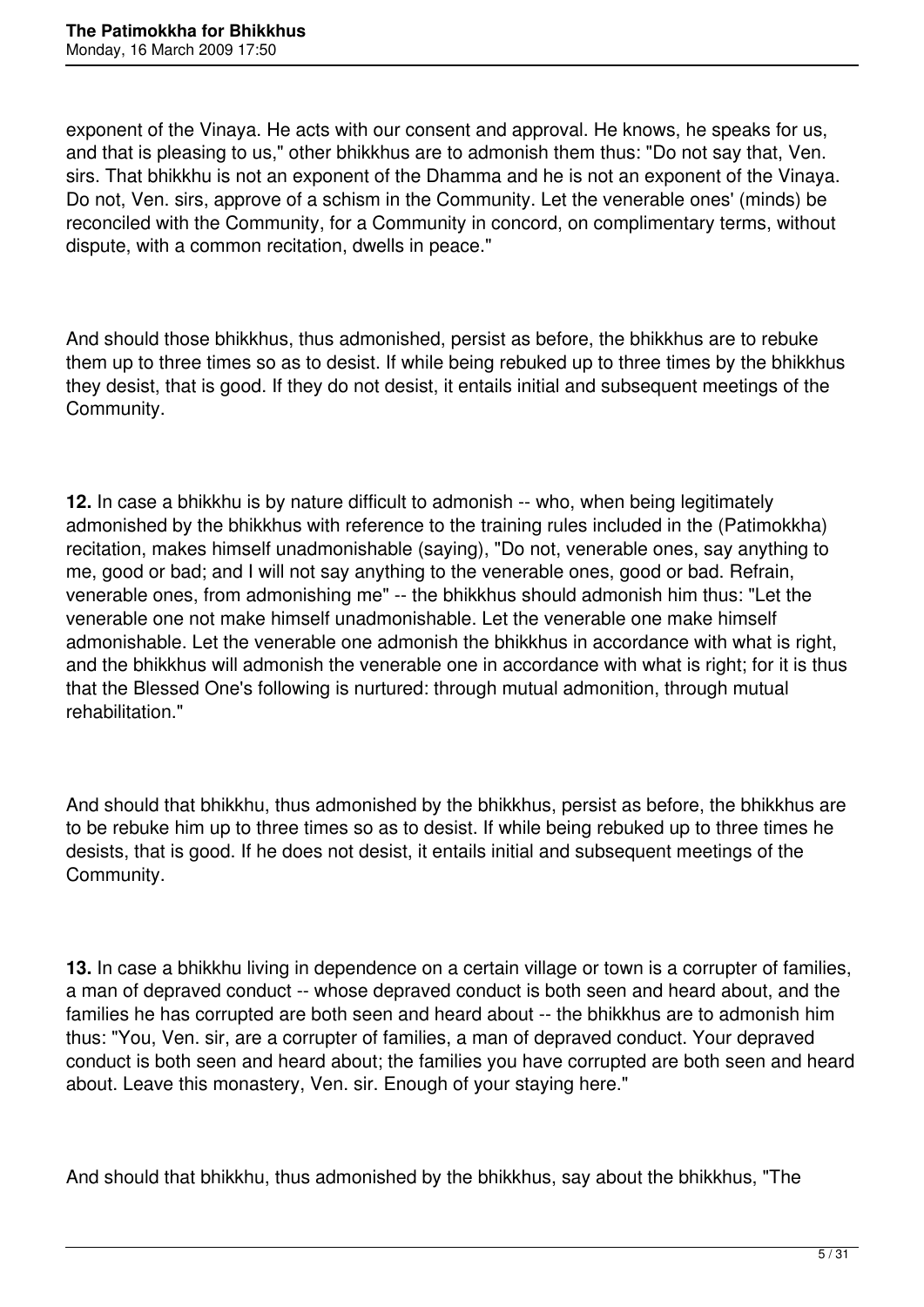bhikkhus are prejudiced by favoritism, prejudiced by aversion, prejudiced by delusion, prejudiced by fear, in that for this sort of offense they banish some and do not banish others," the bhikkhus are to admonish him thus: "Do not say that, Ven. sir. The bhikkhus are not prejudiced by favoritism, are not prejudiced by aversion, are not prejudiced by delusion, are not prejudiced by fear. You, Ven. sir, are a corrupter of families, a man of depraved conduct. Your depraved conduct is both seen and heard about, and the families you have corrupted are both seen and heard about. Leave this monastery, Ven. sir. Enough of your staying here."

And should that bhikkhu, thus admonished by the bhikkhus, persist as before, the bhikkhus are to rebuke him up to three times so as to desist. If while being rebuked up to three times he desists, that is good. If he does not desist, it entails initial and subsequent meetings of the Community.

# **Aniyata Top**

**1.** Should [any b](#toc)hikkhu sit in private, alone with a woman in a seat secluded enough to lend itself (to the sexual act), so that a female lay follower whose word can be trusted, having seen (them), might describe it as constituting any of three cases -- involving either defeat, communal meetings, or confession -- then the bhikkhu, acknowledging having sat (there), may be dealt with for any of the three cases -- involving defeat, communal meetings, or confession -- or he may be dealt with for whichever case the female lay follower described. This case is undetermined.

**2.** In case a seat is not sufficiently secluded to lend itself (to the sexual act) but sufficiently so to address lewd words to a woman, should any bhikkhu sit in private, alone with a woman in such a seat, so that a female lay follower whose word can be trusted, having seen them, would describe it as constituting either of two cases -- involving communal meetings or confession - then the bhikkhu, acknowledging having sat (there), is to be dealt with for either of the two cases -- involving communal meetings or confession -- or he is to be dealt with for whichever case the female lay follower described. This case too is undetermined.

### **Nissaggiya Pacittiya Top Part One: The Robe-cloth Chapter Top**

**1.** When a bhikkhu has fi[nishe](#toc)d his rob[e-ma](#toc)king and the frame is destroyed (his kathina privileges are in abeyance), he is to keep an extra robe-cloth ten days at most. Beyond that, it is to be forfeited and confessed.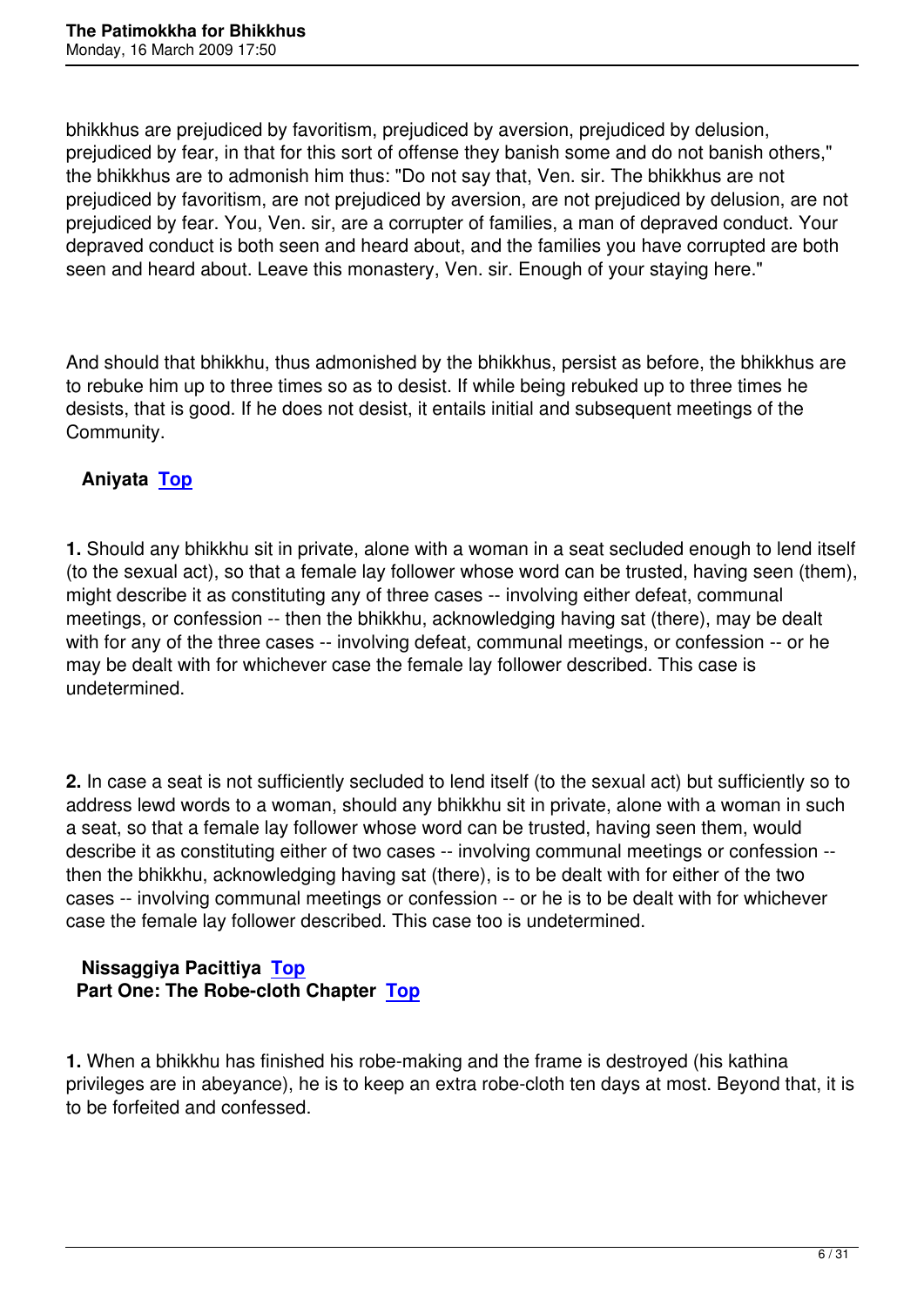**2.** When a bhikkhu has finished his robe-making and the frame is destroyed (his kathina privileges are in abeyance): If he dwells apart from (any of) his three robes even for one night - unless authorized by the bhikkhus -- it is to be forfeited and confessed.

**3.** When a bhikkhu has finished his robe-making and the kathina privileges are in abeyance: If out-of-season robe-cloth accrues to him, he may accept it if he so desires. Once he accepts it, he is to make it up immediately (into a cloth requisite). If it should not be enough, he may lay it aside for a month at most if he has an expectation for filling the lack. Should he keep it beyond that, even when there is an expectation (for further cloth), it is to be forfeited and confessed.

**4.** Should any bhikkhu have a used robe washed, dyed, or beaten by a bhikkhuni unrelated to him, it is to be forfeited and confessed.

**5.** Should any bhikkhu accept robe-cloth from a bhikkhuni unrelated to him -- unless it is in exchange -- it is to be forfeited and confessed.

**6.** Should any bhikkhu ask for robe-cloth from a man or woman householder unrelated to him, except at the proper occasion, it is to be forfeited and confessed. Here the proper occasion is this: The bhikkhu's robe has been stolen or destroyed. This is the proper occasion in this case.

**7.** If that unrelated man or woman householder presents the bhikkhu with many robes (pieces of robe-cloth), he is to accept at most (enough for) an upper and an under robe. If he accepts more than that, it is to be forfeited and confessed.

**8.** In case a man or woman householder prepares a robe fund for the sake of an unrelated bhikkhu, thinking. "Having purchased a robe with this robe fund, I will supply the bhikkhu named so-and-so with a robe:" If the bhikkhu, not previously invited, approaching (the householder) should make a stipulation with regard to the robe, saying, "It would be good indeed, sir, if you supplied me (with a robe), having purchased a robe of such-and-such a sort with this robe fund" -- out of a desire for something fine -- it is to be forfeited and confessed.

**9.** In case two householders -- men or women -- prepare separate robe funds for the sake of a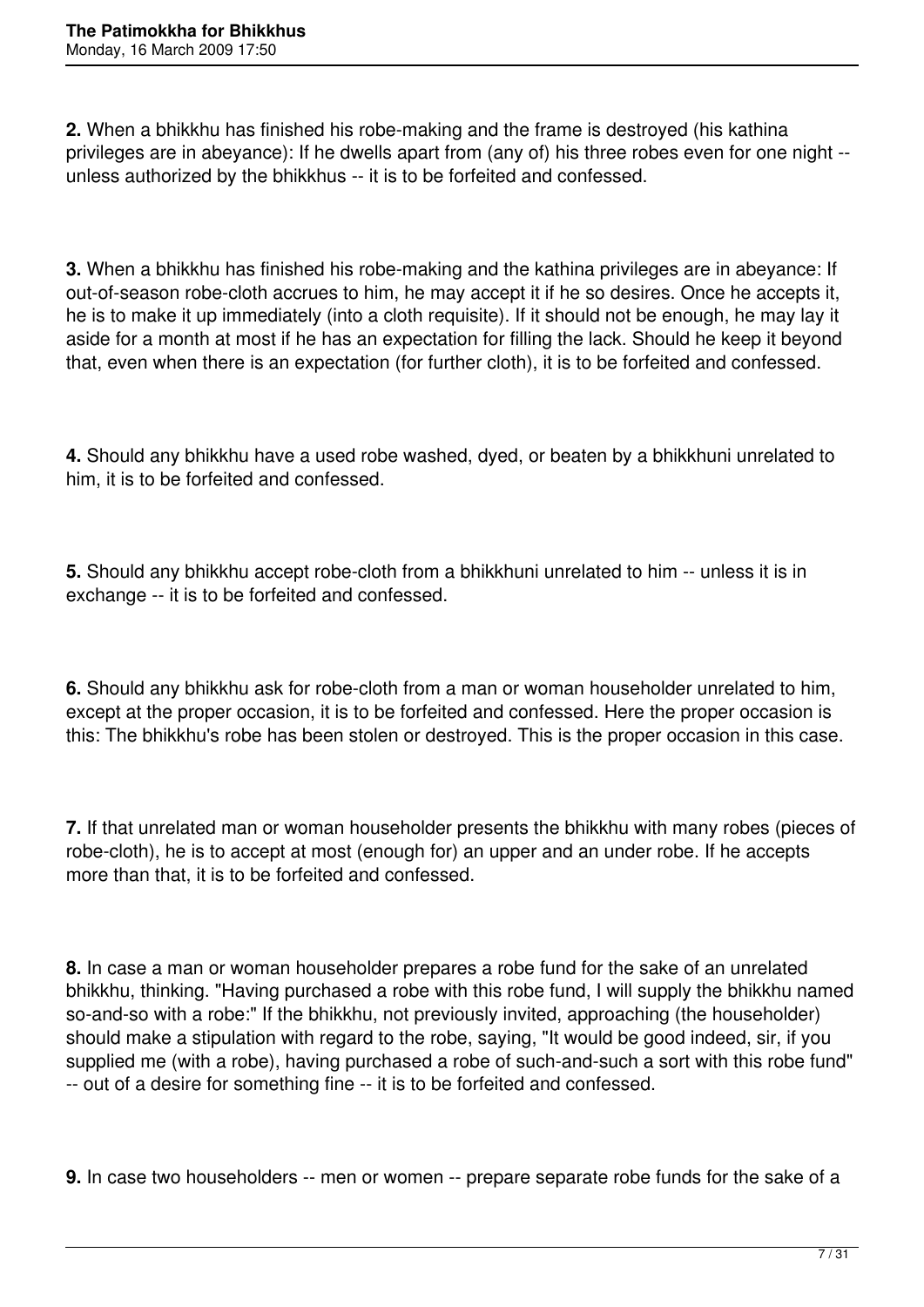bhikkhu unrelated to them, thinking, "Having purchased separate robes with these separate robe funds of ours, we will supply the bhikkhu named so-and-so with robes": If the bhikkhu, not previously invited, approaching (them) should make a stipulation with regard to the robe, saying, "It would be good indeed, sirs, if you supplied me (with a robe), having purchased a robe of such-and-such a sort with these separate robe funds, the two (funds) together for one (robe)" - out of a desire for something fine -- it is to be forfeited and confessed.

**10.** In case a king, a royal official, a brahman or a householder sends a robe fund for the sake of a bhikkhu via a messenger (saying), "Having purchased a robe with this robe fund, supply the bhikkhu named so-and-so with a robe": If the messenger, approaching the bhikkhu, should say, "This is a robe fund being delivered for the sake of the venerable one. May the venerable one accept this robe fund," then the bhikkhu is to tell the messenger: "We do not accept robe funds, my friend. We accept robes (robe-cloth) as are proper according to season."

If the messenger should say to the bhikkhu, "Does the venerable one have a steward?" then, bhikkhus, if the bhikkhu desires a robe, he may indicate a steward -- either a monastery attendant or a lay follower -- (saying), "That, my friend, is the bhikkhus' steward."

If the messenger, having instructed the steward and going to the bhikkhu, should say, "I have instructed the steward the venerable one indicated. May the venerable one go (to him) and he will supply you with a robe in season," then the bhikkhu, desiring a robe and approaching the steward, may prompt and remind him two or three times, "I have need of a robe." Should (the steward) produce the robe after being prompted and reminded two or three times, that is good.

If he does not produce the robe, (the bhikkhu) should stand in silence four times, five times, six times at most for that purpose. Should (the steward) produce the robe after (the bhikkhu) has stood in silence for the purpose four, five, six times at most, that is good.

If he should not produce the robe (at that point), should he then produce the robe after (the bhikkhu) has endeavored further than that, it is to be forfeited and confessed.

If he should not produce (the robe), then the bhikkhu himself should go to the place from which the robe fund was brought, or a messenger should be sent (to say), "The robe fund that you, venerable sirs, sent for the sake of the bhikkhu has given no benefit to the bhikkhu at all. May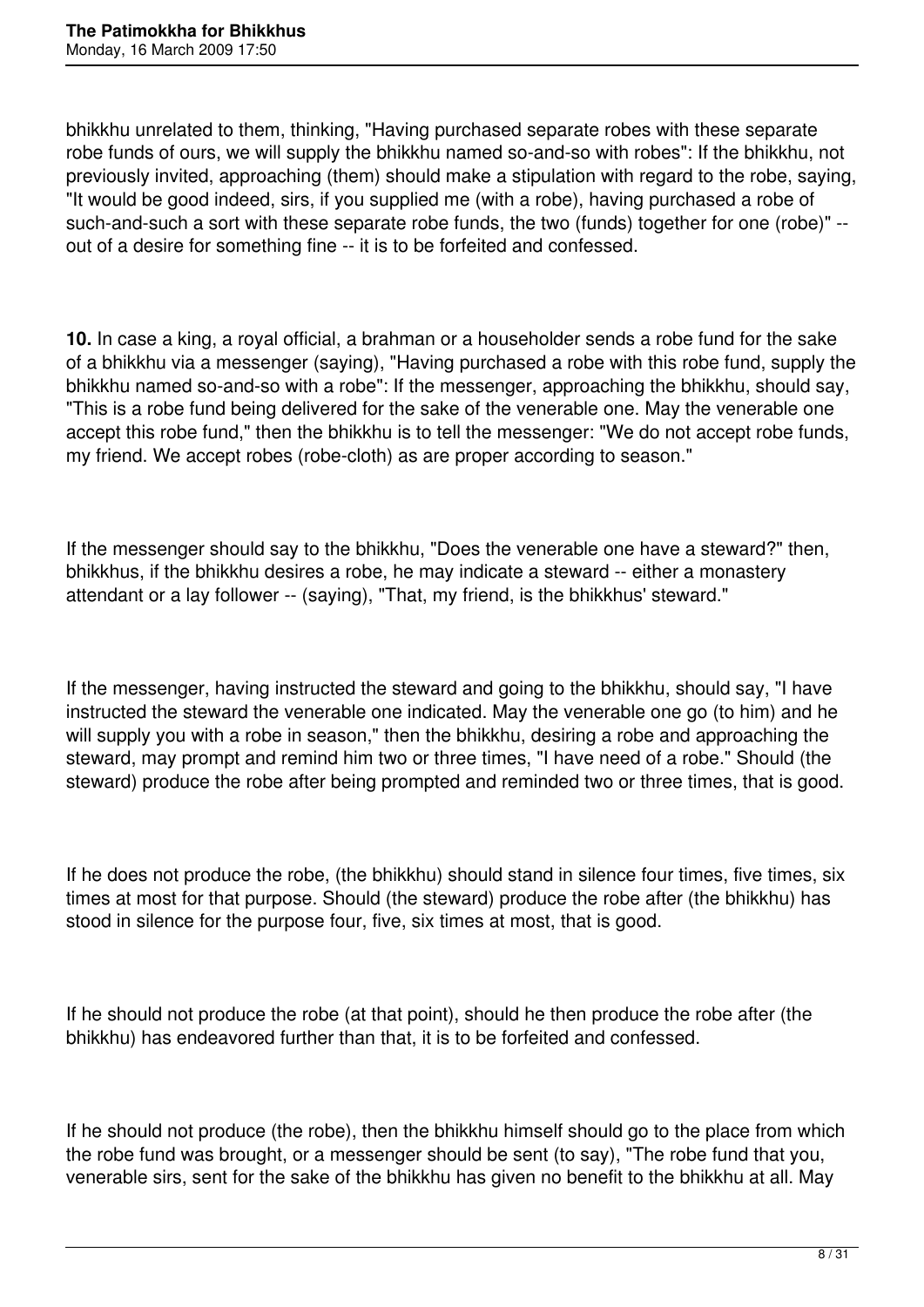the you be united with what is yours. May what is yours not be lost." This is the proper course here.

## **Part Two: The Silk Chapter Top**

**11.** Should any bhikkhu have a [felt \(](#toc)blanket/rug) made of a mixture containing silk, it is to be forfeited and confessed.

**12.** Should any bhikkhu have a felt (blanket/rug) made of pure black wool, it is to be forfeited and confessed.

**13.** When a bhikkhu is making a new felt (blanket/rug), two parts of pure black wool are to be incorporated, a third (part) of white, and a fourth of brown. If a bhikkhu should have a new felt (blanket/rug) made without incorporating two parts of pure black wool, a third of white, and a fourth of brown, it is to be forfeited and confessed.

**14.** When a new felt (blanket/rug) has been made by a bhikkhu, it is to be kept for (at least) six years. If after less than six years he should have another new felt (blanket/rug) made, regardless of whether or not he has disposed of the first, then -- unless he has been authorized by the bhikkhus -- it is to be forfeited and confessed.

**15.** When a felt sitting rug is being made by a bhikkhu, a piece of old felt a sugata span (25 cm.) on each side is to be incorporated for the sake of discoloring it. If, without incorporating a piece of old felt a sugata span on each side, he should have a new felt sitting rug made, it is to be forfeited and confessed.

**16.** If wool accrues to a bhikkhu as he is going on a journey, he may accept it if he so desires. Once he accepts it, he may carry it by hand -- there being no one else to carry it -- three leagues (48 km.=30 miles) at most. Should he carry it farther than that, even if there is no one else to carry it, it is to be forfeited and confessed.

**17.** Should any bhikkhu have wool washed, dyed, or carded by a bhikkhuni unrelated to him, it is to be forfeited and confessed.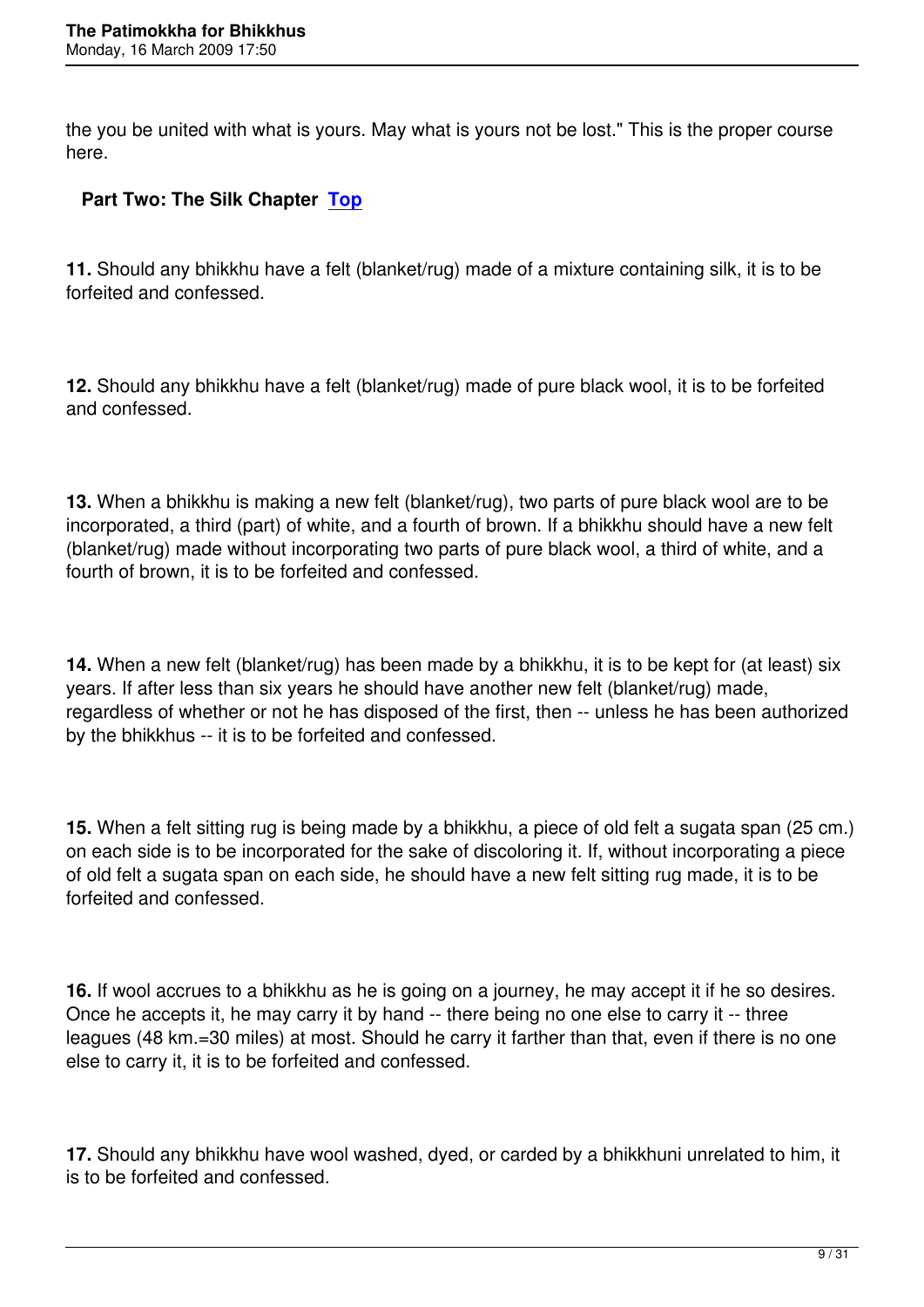**18.** Should any bhikkhu take gold and silver, or have it taken, or consent to its being deposited (near him), it is to be forfeited and confessed.

**19.** Should any bhikkhu engage in various types of monetary exchange, it (the income) is to be forfeited and confessed.

**20.** Should any bhikkhu engage in various types of trade, (the article obtained) is to be forfeited and confessed.

**21.** An extra alms bowl may be kept ten days at most. Beyond that, it is to be forfeited and confessed.

**22.** Should a bhikkhu with an alms bowl having less than five mends ask for another new bowl, it is to be forfeited and confessed. The bowl is to be forfeited by the bhikkhu to the company of bhikkhus. That company of bhikkhus' final bowl should be presented to the bhikkhu, (saying,) "This, bhikkhu, is your bowl. It is to be kept until broken." This is the proper procedure here.

**23.** There are these tonics to be taken by sick bhikkhus: ghee, fresh butter, oil, honey, sugar/molasses. Having been received, they are to be used from storage seven days at most. Beyond that, they are to be forfeited and confessed.

**24.** When a month is left to the hot season, a bhikkhu may seek a rains-bathing cloth. When a half-month is left to the hot season, (the cloth) having been made, may be worn. If when more than a month is left to the hot season he should seek a rains-bathing cloth, (or) when more than a half-month is left to the hot season, (the cloth) having been made should be worn, it is to be forfeited and confessed.

**25.** Should any bhikkhu, having himself given a robe-cloth to (another) bhikkhu, and then being angered and displeased, snatch it back or have it snatched back, it is to be forfeited and confessed.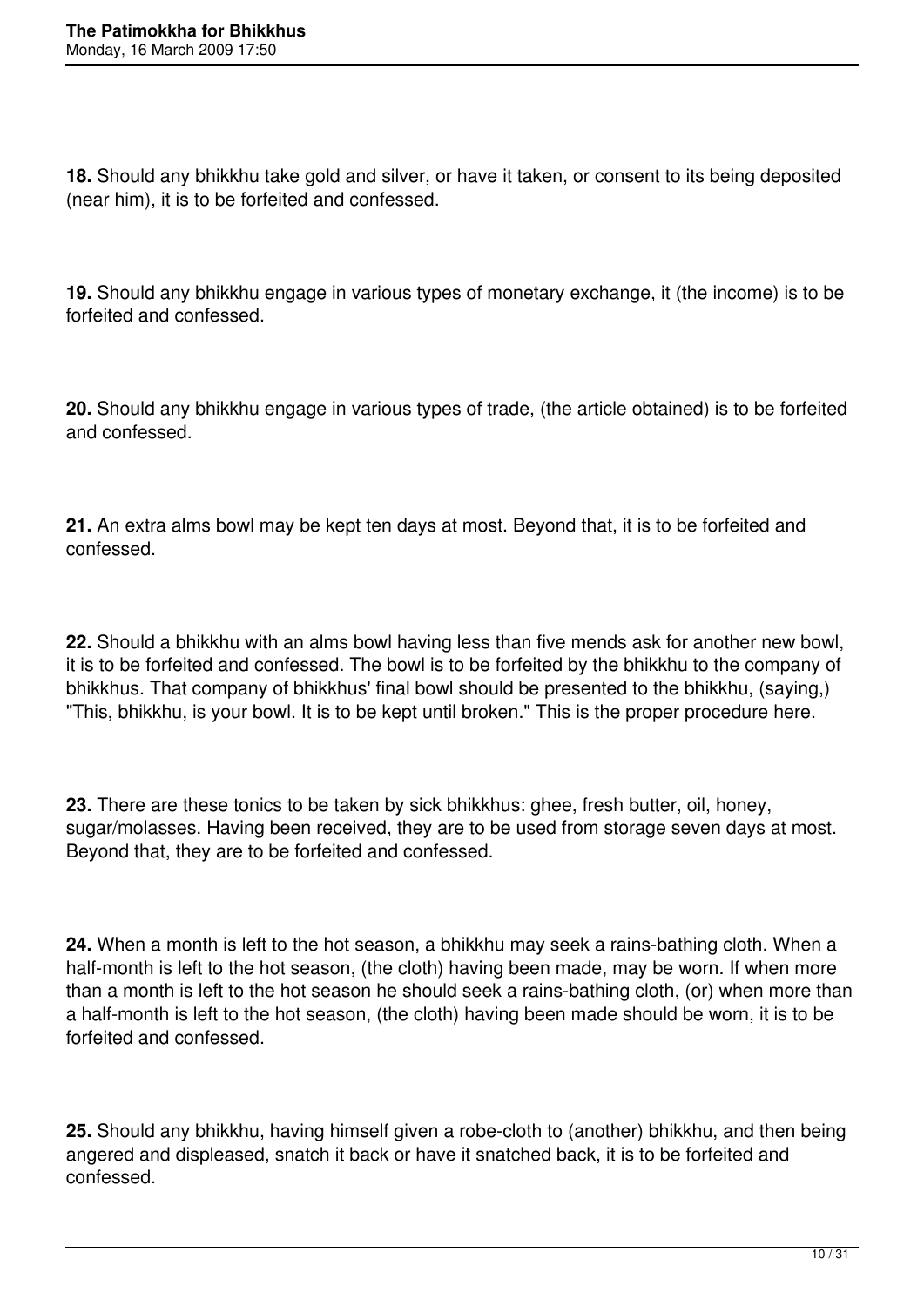**26.** Should any bhikkhu, having requested thread, have a robe woven by weavers, it is to be forfeited and confessed.

**27.** In case a man or woman householder unrelated to a bhikkhu has weavers weave robe-cloth for his sake, and if the bhikkhu, not previously invited (by the householder), having approached the weavers, should make stipulations with regard to the cloth, saying, "This cloth, friends, is to be woven for my sake. Make it long, make it broad, make it tightly woven, well woven, well spread, well scraped, well smoothed, and perhaps I may reward you with a little something;" and should the bhikkhu, having said that, reward them with a little something, even as much as almsfood, it (the cloth) is to be forfeited and confessed.

**28.** Ten days prior to the third-month Kattika full moon, should robe-cloth offered in urgency accrue to a bhikkhu, he is to accept it if he regards it as offered in urgency. Once he has accepted it, he may keep it throughout the robe season. Beyond that, it is to be forfeited and confessed.

**29.** There are wilderness abodes that are considered dubious and risky. A bhikkhu living in such abodes after the (fourth-month) Kattika full moon has passed may keep any one of his three robes in a village if he so desires. Should he have any reason to live apart from the robe, he may do so for six nights at most. If he should live apart from it longer than that -- unless authorized by the bhikkhus -- it is to be forfeited and confessed.

**30.** Should any bhikkhu knowingly divert to himself gains that had been intended for a Community, they are to be forfeited and confessed.

 **Pacittiya Top Part One: The Lie Chapter Top**

**1.** A deliber[ate lie](#toc) is to be con[fesse](#toc)d.

**2.** An insult is to be confessed.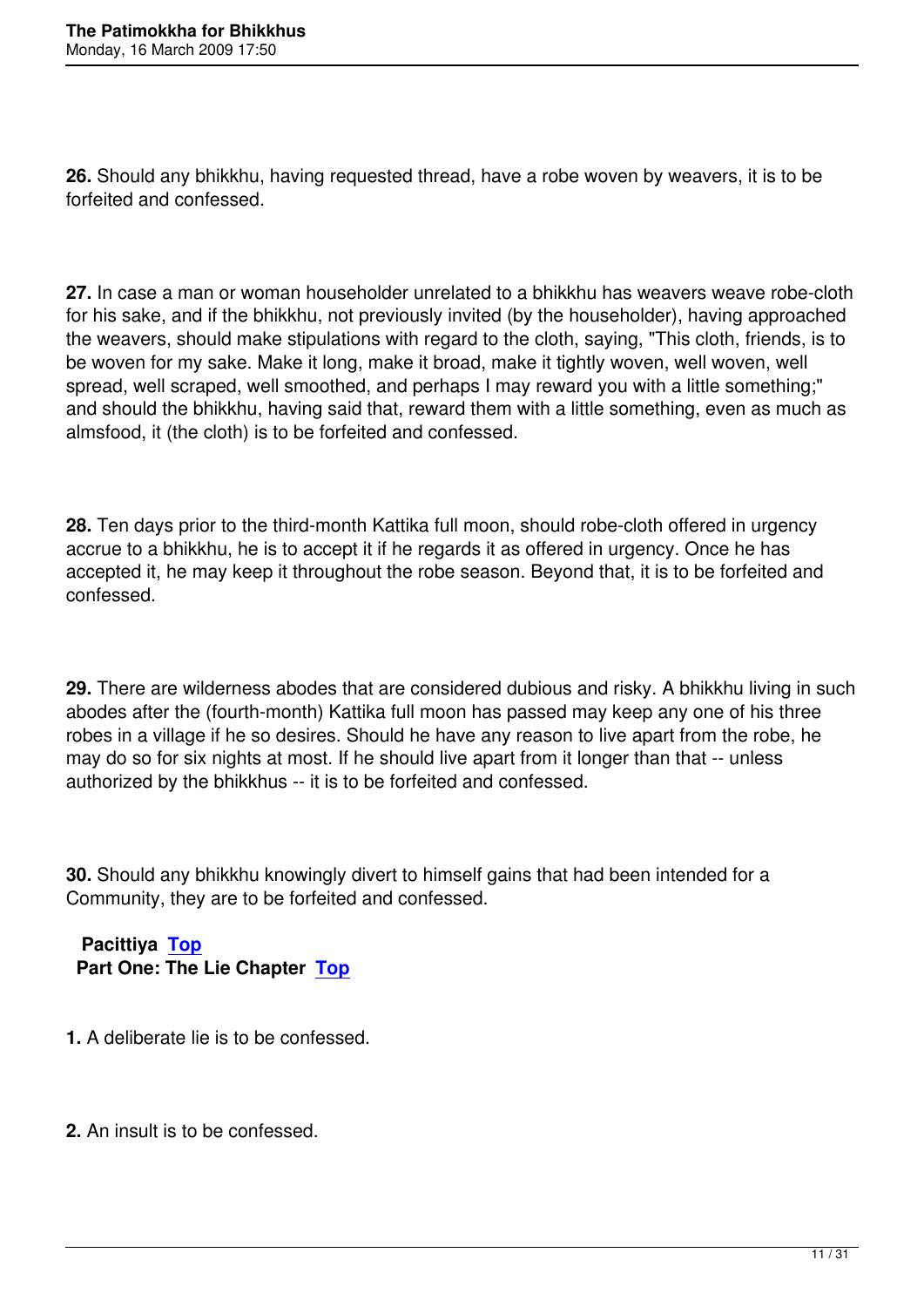**3.** Malicious tale-bearing among bhikkhus is to be confessed.

**4.** Should any bhikkhu have an unordained person recite Dhamma line by line (with him), it is to be confessed.

**5.** Should any bhikkhu lie down in the same lodging with an unordained person for more than two or three consecutive nights, it is to be confessed.

**6.** Should any bhikkhu lie down in the same lodging with a woman, it is to be confessed.

**7.** Should any bhikkhu teach more than five or six sentences of Dhamma to a woman, unless a knowledgeable man is present, it is to be confessed.

**8.** Should any bhikkhu report (his own) factual superior human state to an unordained person, it is to be confessed.

**9.** Should any bhikkhu report (another) bhikkhu's gross offense to an unordained person - unless authorized by the bhikkhus -- it is to be confessed.

**10.** Should any bhikkhu dig soil or have it dug, it is to be confessed.

## **Part Two: The Living Plant Chapter Top**

**11.** The damaging of a living plant is to b[e co](#toc)nfessed.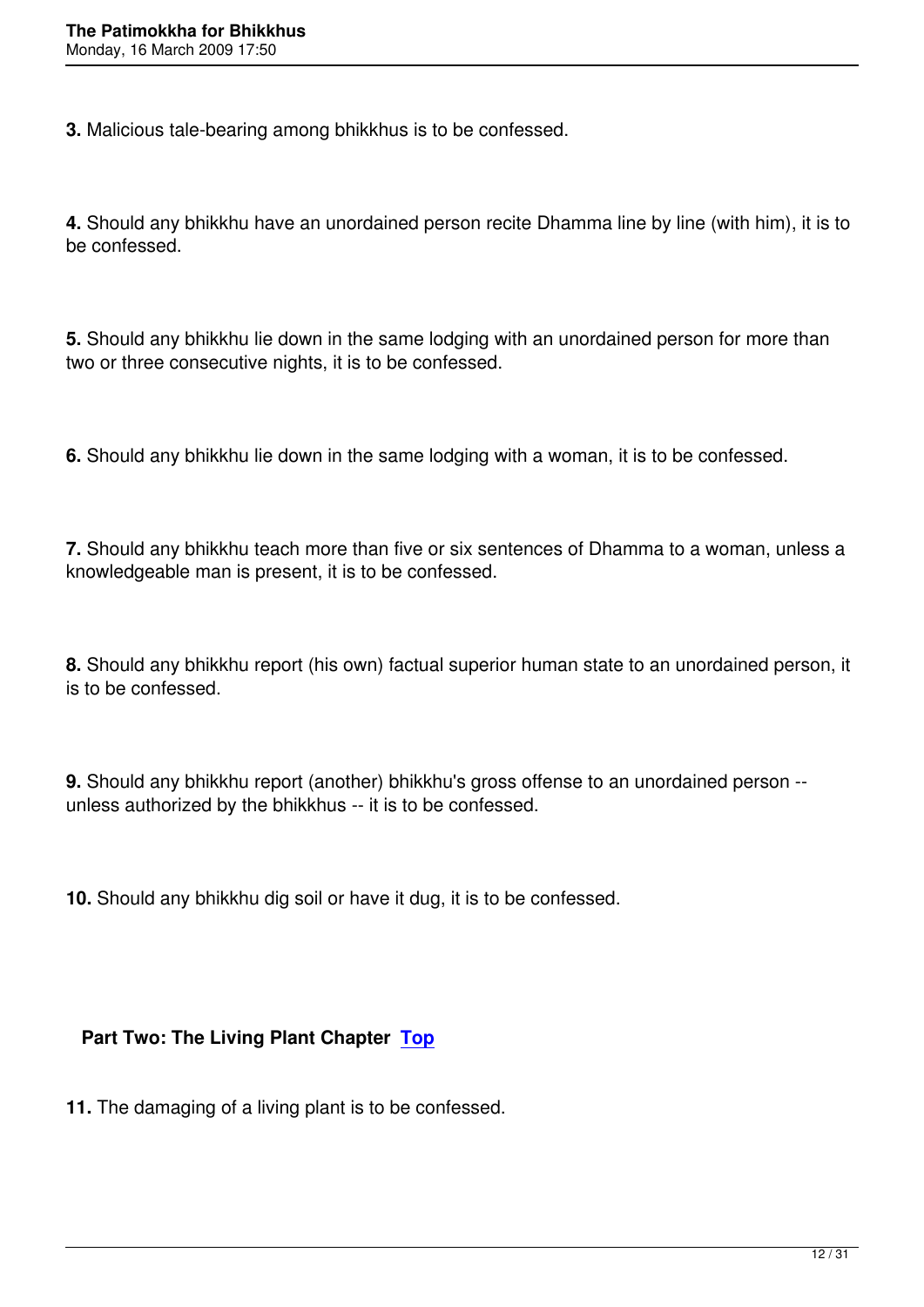**12.** Evasive speech and uncooperativeness are to be confessed.

**13.** Maligning or complaining (about a Community official) is to be confessed.

**14.** Should any bhikkhu set a bed, bench, mattress, or stool belonging to the Community out in the open -- or have it set out -- and then on departing neither put it away nor have it put away, or should he go without taking leave, it is to be confessed.

**15.** Should any bhikkhu, having set out bedding in a lodging belonging to the Community -- or having had it set out -- and then on departing neither put it away nor have it put away, or should he go without taking leave, it is to be confessed.

**16.** Should any bhikkhu knowingly lie down in a lodging belonging to the Community so as to intrude on a bhikkhu who arrived there first, (thinking), "Whoever feels crowded will go away" - doing it for this reason and no other -- it is to be confessed.

**17.** Should any bhikkhu, angry and displeased, evict a bhikkhu from a dwelling belonging to the Community -- or have him evicted -- it is to be confessed.

**18.** Should any bhikkhu sit or lie down on a bed or bench with detachable legs on an (unplanked) loft in a dwelling belonging to the Community, it is to be confessed.

**19.** When a bhikkhu is building a large dwelling, he may apply two or three layers of facing to plaster the area around the window frame and reinforce the area around the door frame the width of the door opening, while standing where there are no crops to speak of. Should he apply more than that, even if standing where there are no crops to speak of, it is to be confessed.

**20.** Should any bhikkhu knowingly pour water containing living beings -- or have it poured -- on grass or on clay, it is to be confessed.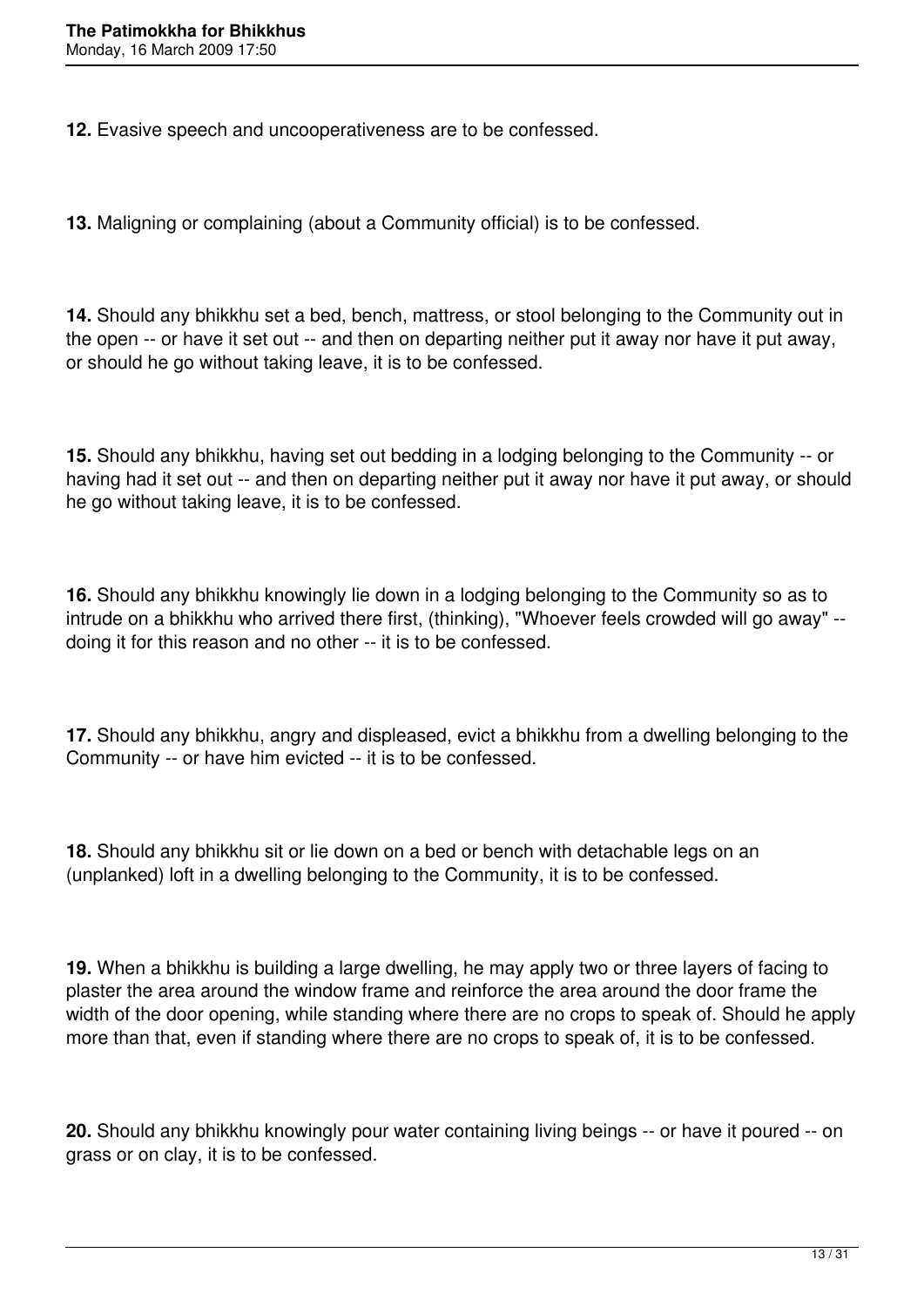### **Part Three: The Exhortation Chapter Top**

**21.** Should any bhikkhu, unauthorized, ex[hort t](#toc)he bhikkhunis, it is to be confessed.

**22.** Should any bhikkhu, even if authorized, exhort the bhikkhunis after sunset, it is to be confessed.

**23.** Should any bhikkhu, having gone to the bhikkhunis' quarters, exhort the bhikkhunis -- except at the proper occasion -- it is to be confessed. Here the proper occasion is this: A bhikkhuni is ill. This is the proper occasion here.

**24.** Should any bhikkhu say that the bhikkhus exhort the bhikkhunis for the sake of personal gain, it is to be confessed.

**25.** Should any bhikkhu give robe-cloth to a bhikkhuni unrelated to him, except in exchange, it is to be confessed.

**26.** Should any bhikkhu sew a robe or have it sewn for a bhikkhuni unrelated to him, it is to be confessed.

**27.** Should any bhikkhu, by arrangement, travel together with a bhikkhuni even for the interval between one village and the next, except at the proper occasion, it is to be confessed. Here the proper occasion is this: The road is to be traveled by caravan, and is considered dubious and risky. This is the proper occasion here.

**28.** Should any bhikkhu, by arrangement, get in the same boat with a bhikkhuni going upstream or downstream -- except to cross over to the other bank -- it is to be confessed.

**29.** Should any bhikkhu knowingly eat almsfood donated through the prompting of a bhikkhuni,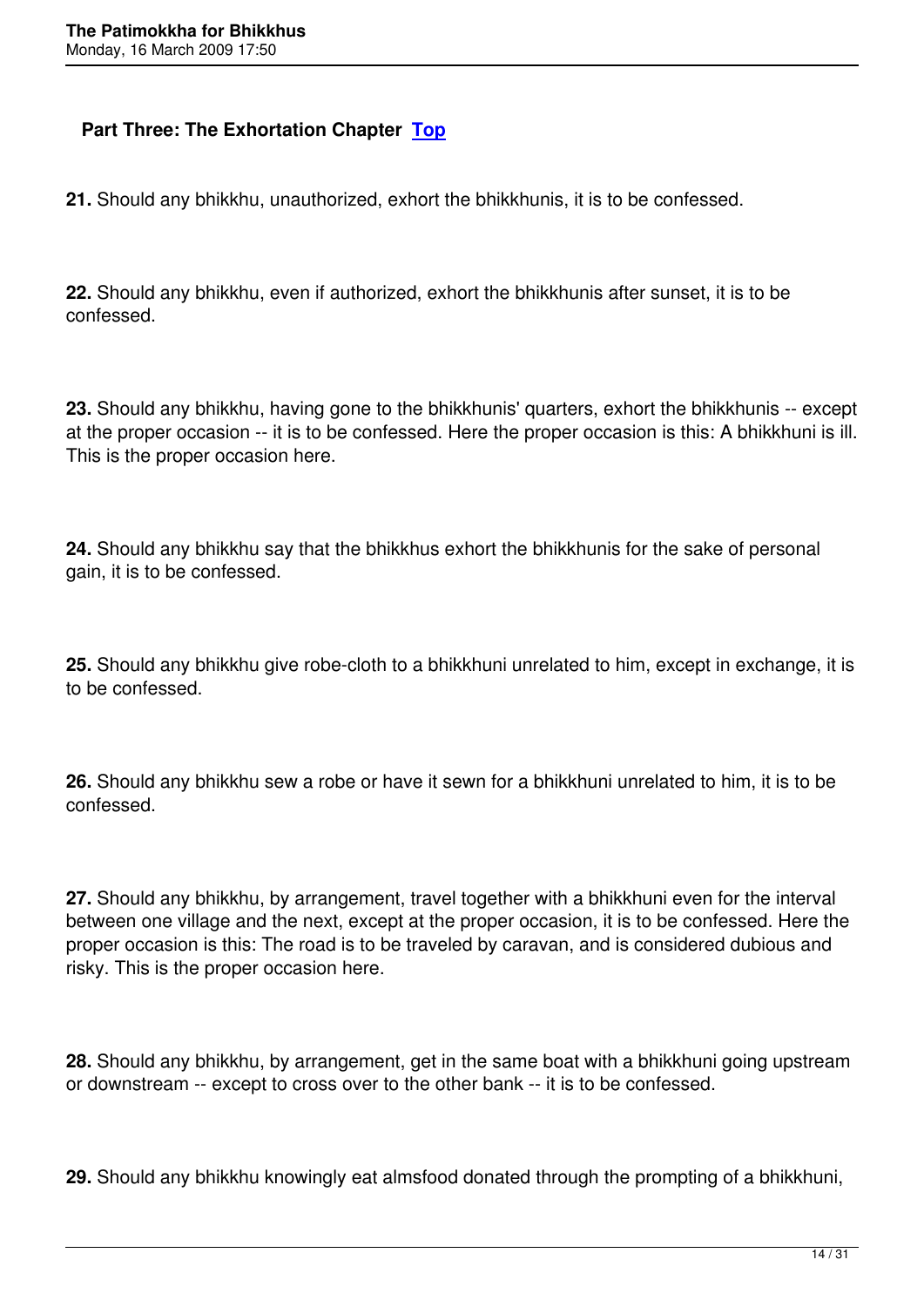except for food that householders had already intended for him prior (to her prompting), it is to be confessed.

**30.** Should any bhikkhu sit in private, alone with a bhikkhuni, it is to be confessed.

## **Part Four: The Food Chapter Top**

**31.** A bhikkhu who is not ill may e[at on](#toc)e meal at a public alms center. Should he eat more than that, it is to be confessed.

**32.** A group meal, except on the proper occasions, is to be confessed. Here the proper occasions are these: a time of illness, a time of giving cloth, a time of making robes, a time of going on a journey, a time of embarking on a boat, an extraordinary occasion, a time when the meal is supplied by contemplatives. These are the proper occasions here.

**33.** An out-of-turn meal, except on the proper occasions, is to be confessed. Here the proper occasions are these: a time of illness, a time of giving cloth (the robe season), a time of making robes. These are the proper occasions here.

**34.** In case a bhikkhu arriving at a family residence is presented with cakes or cooked grain-meal, he may accept two or three bowlfuls if he so desires. If he should accept more than that, it is to be confessed. Having accepted the two-or-three bowlfuls and having taken them from there, he is to share them among the bhikkhus. This is the proper course here.

**35.** Should any bhikkhu, having eaten and turned down an offer (of further food), chew or consume staple or non-staple food that is not left over, it is to be confessed.

**36.** Should any bhikkhu, knowingly and wishing to find fault, present staple or non-staple food to a bhikkhu who has eaten and turned down an offer (for further food), saying, "Here, bhikkhu, chew or consume this" -- when it has been eaten, it is to be confessed.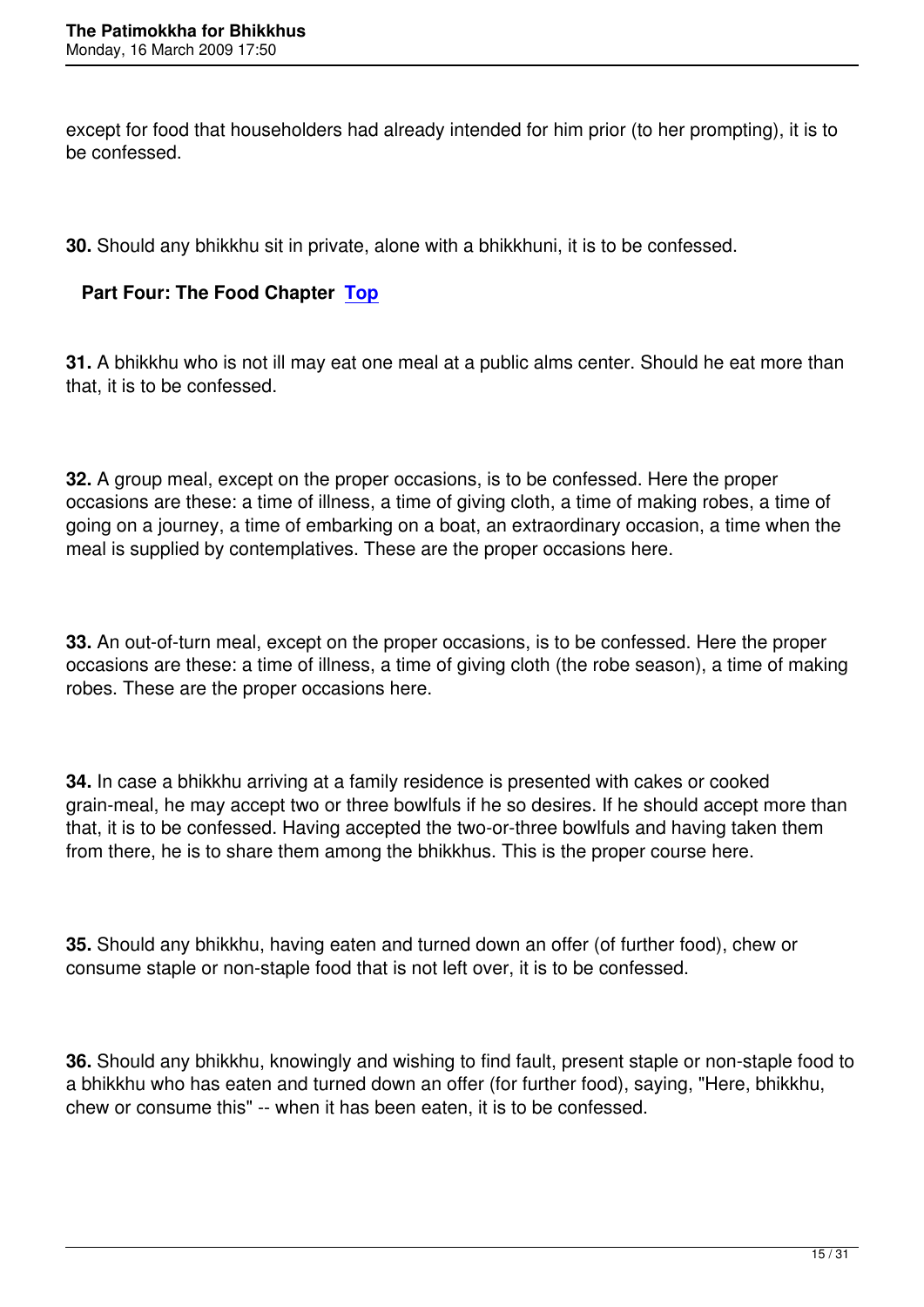**37.** Should any bhikkhu chew or consume staple or non-staple food at the wrong time, it is to be confessed.

**38.** Should any bhikkhu chew or consume stored-up staple or non-staple food, it is to be confessed.

**39.** There are these finer staple foods, i.e., ghee, fresh butter, oil, honey, sugar/molasses, fish, meat, milk, and curds. Should any bhikkhu who is not ill, having asked for finer staple foods such as these for his own sake, then eat them, it is to be confessed.

**40.** Should any bhikkhu take into his mouth an edible that has not been given -- except for water and tooth-cleaning sticks -- it is to be confessed.

### **Part Five: The Naked Ascetic Chapter Top**

**41.** Should any bhikkhu give staple or non-[stapl](#toc)e food with his own hand to a naked ascetic, a male wanderer, or a female wanderer, it is to be confessed.

**42.** Should any bhikkhu say to a bhikkhu, "Come, my friend, let's enter the village or town for alms," and then -- whether or not he has had (food) given to him -- dismiss him, saying, "Go away, my friend. I don't like sitting or talking with you. I prefer sitting or talking alone," if doing it for that reason and no other, it is to be confessed.

**43.** Should a bhikkhu sit intruding on a family "with its meal," it is to be confessed.

**44.** Should any bhikkhu sit in private on a secluded seat with a woman, it is to be confessed.

**45.** Should any bhikkhu sit in private, alone with a woman, it is to be confessed.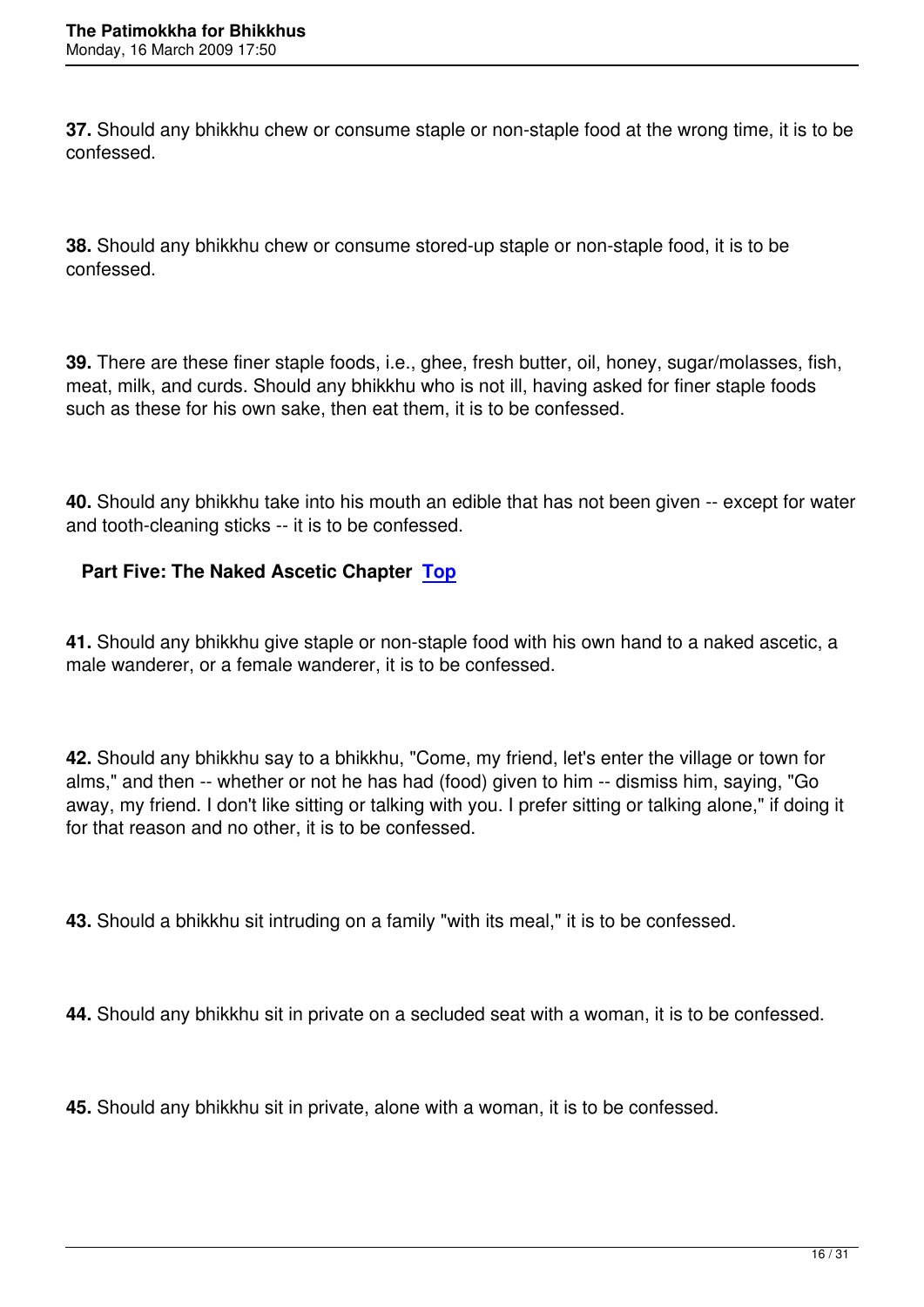**46.** Should any bhikkhu, being invited for a meal and without taking leave of an available bhikkhu, go calling on families before or after the meal, except at the proper times, it is to be confessed. Here the proper times are these: the time of giving cloth, the time of making robes. These are the proper times here.

**47.** A bhikkhu who is not ill may accept (make use of) a four-month invitation to ask for requisites. If he should accept (make use of) it for longer than that -- unless the invitation is renewed or is permanent -- it is to be confessed.

**48.** Should any bhikkhu go to see an army on active duty, unless there is a suitable reason, it is to be confessed.

**49.** There being some reason or another for a bhikkhu to go to an army, he may stay two or three (consecutive) nights with the army. If he should stay longer than that, it is to be confessed.

**50.** If a bhikkhu staying two or three nights with an army should go to a battlefield, a roll call, the troops in battle formation, or to see a review of the (battle) units, it is to be confessed.

### **Part Six: The Alcoholic Drink Chapter Top**

- **51.** The drinking of alcohol or fermented liq[uor is](#toc) to be confessed.
- **52.** Tickling with the fingers is to be confessed.
- **53.** The act of playing in the water is to be confessed.
- **54.** Disrespect is to be confessed.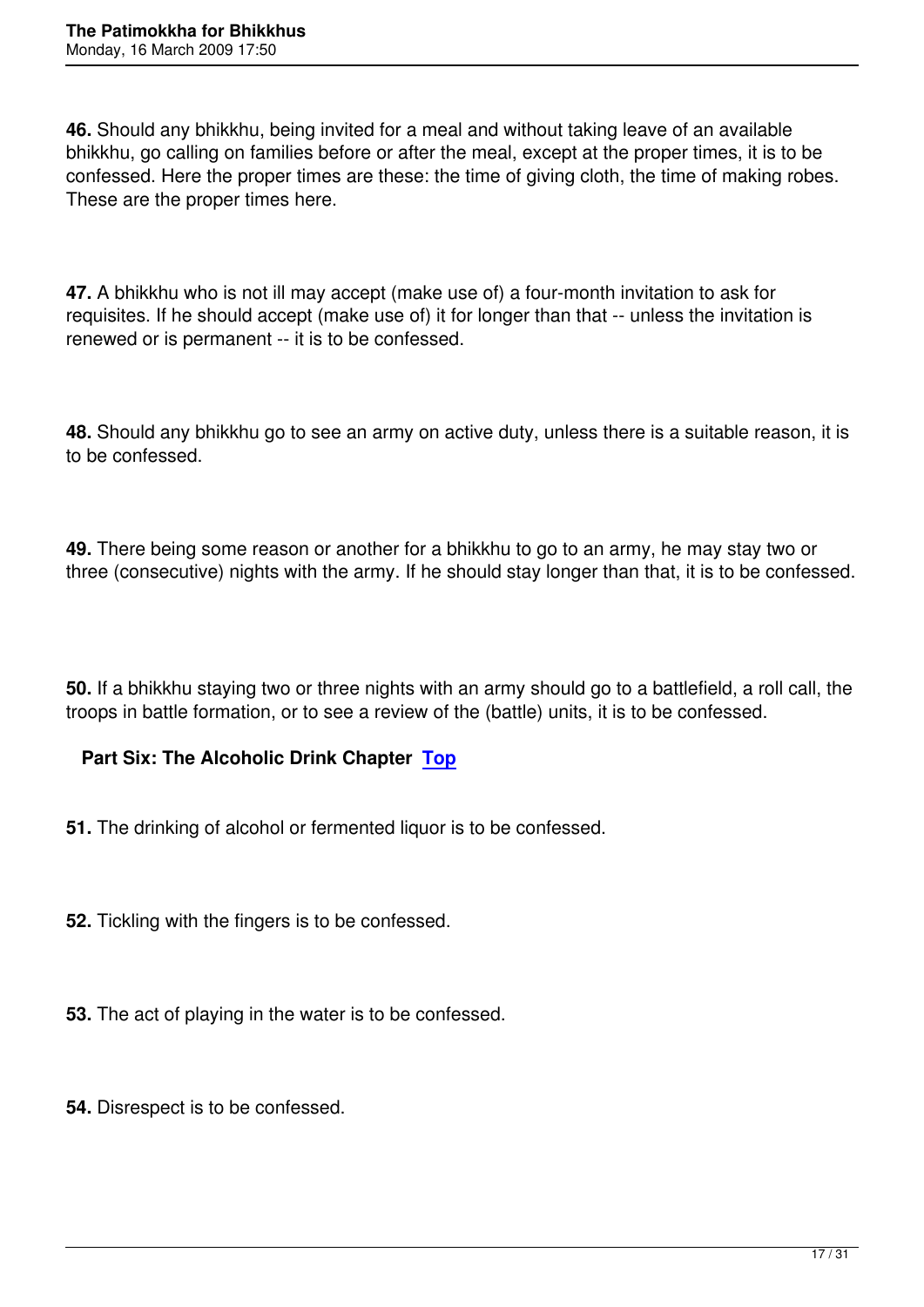**55.** Should any bhikkhu try to frighten another bhikkhu, it is to be confessed.

**56.** Should any bhikkhu who is not ill, seeking to warm himself, kindle a fire or have one kindled -- unless there is a suitable reason -- it is to be confessed.

**57.** Should any bhikkhu bathe at intervals of less than half a month, except at the proper occasions, it is to be confessed. Here the proper occasions are these: the last month and a half of the hot season, the first month of the rains, these two and a half months being a time of heat, a time of fever; (also) a time of illness; a time of work; a time of going on a journey; a time of wind or rain. These are the proper times here.

**58.** When a bhikkhu receives a new robe, any one of three means of discoloring it is to be applied: green, brown, or black. If a bhikkhu should make use of a new robe without applying any of the three means of discoloring it, it is to be confessed.

**59.** Should any bhikkhu, himself having placed robe-cloth under shared ownership (vikappana) with a bhikkhu, a bhikkhuni, a female probationer, a male novice, or a female novice, then make use of the cloth without the shared ownership's being rescinded, it is to be confessed.

**60.** Should any bhikkhu hide (another) bhikkhu's bowl, robe, sitting cloth, needle case, or belt - or have it hidden -- even as a joke, it is to be confessed.

## **Part Seven: The Animal Chapter Top**

**61.** Should any bhikkhu knowingly de[prive](#toc) an animal of life, it is to be confessed.

**62.** Should any bhikkhu knowingly make use of water with living beings in it, it is to be confessed.

**63.** Should any bhikkhu knowingly agitate for the reviving of an issue that has been rightfully dealt with, it is to be confessed.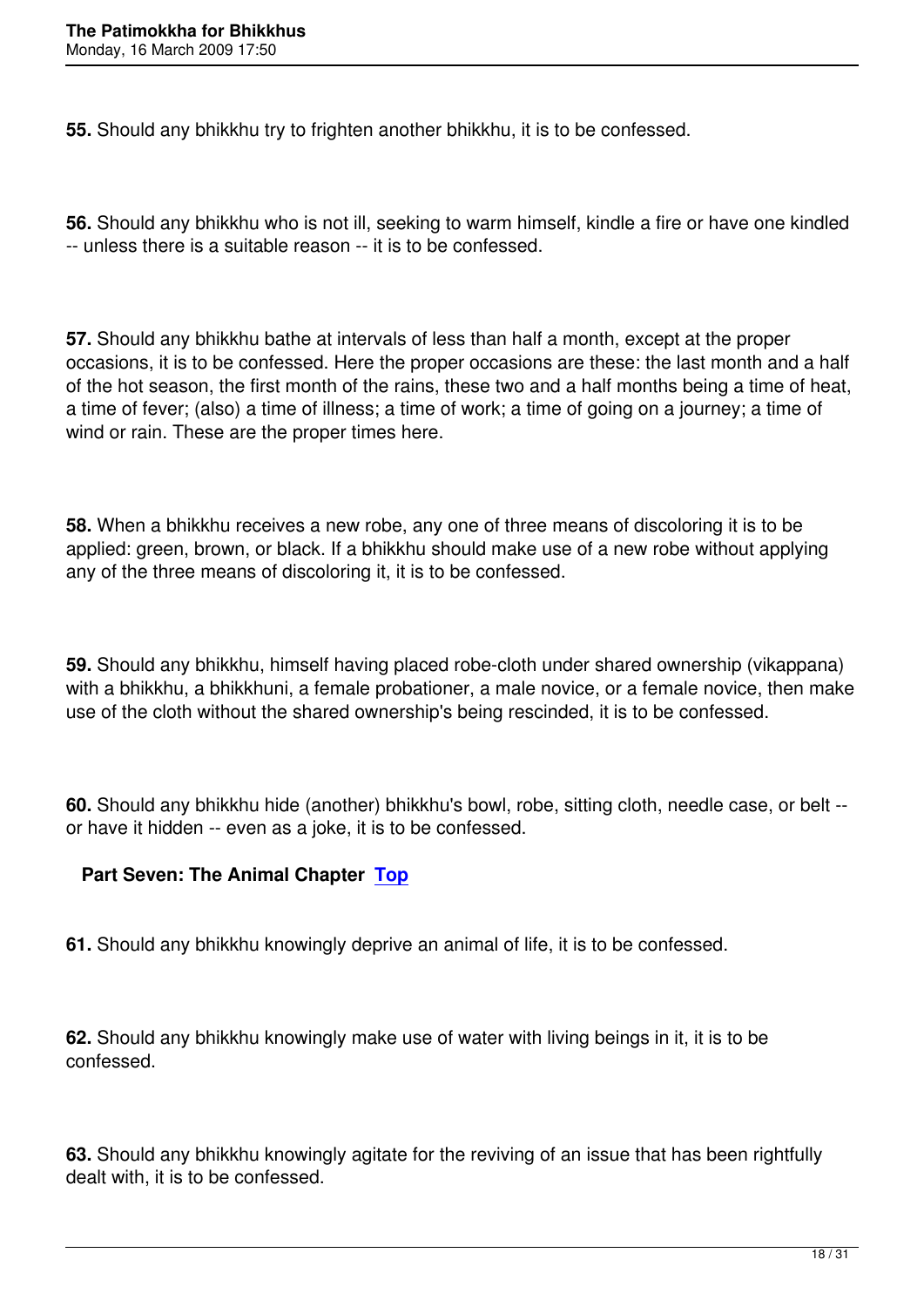**64.** Should any bhikkhu knowingly conceal another bhikkhu's serious offense, it is to be confessed.

**65.** Should any bhikkhu knowingly give full ordination to an individual less than twenty years of age, the individual is not ordained and the bhikkhus are blameworthy; and as for him (the preceptor), it is to be confessed.

**66.** Should any bhikkhu knowingly and by arrangement travel together with a caravan of thieves, even for the interval between one village and the next, it is to be confessed.

**67.** Should any bhikkhu, by arrangement, travel together with a woman, even for the interval between one village and the next, it is to be confessed.

**68.** Should any bhikkhu say the following: "As I understand the Dhamma taught by the Blessed One, those acts the Blessed One says are obstructive for me, when indulged in, are not genuine obstructions," the bhikkhus should admonish him thus: "Do not say that, venerable sir. Do not misrepresent the Blessed One, for it is not good to misrepresent the Blessed One. The Blessed One would not say anything like that. In many ways, friend, the Blessed One has described obstructive acts, and when indulged in they are genuine obstructions."

And should the bhikkhu, thus admonished by the bhikkhus, persist as before, the bhikkhus are to rebuke him up to three times so as to desist. If while being rebuked up to three times he desists, that is good. If he does not desist, it is to be confessed.

**69.** Should any bhikkhu knowingly consort, join in communion, or lie down in the same lodging with a bhikkhu professing such a view who has not acted in compliance with the rule, who has not abandoned that view, it is to be confessed.

**70.** And if a novice should say the following: "As I understand the Dhamma taught by the Blessed One, those acts the Blessed One says are obstructive for me when indulged in, are not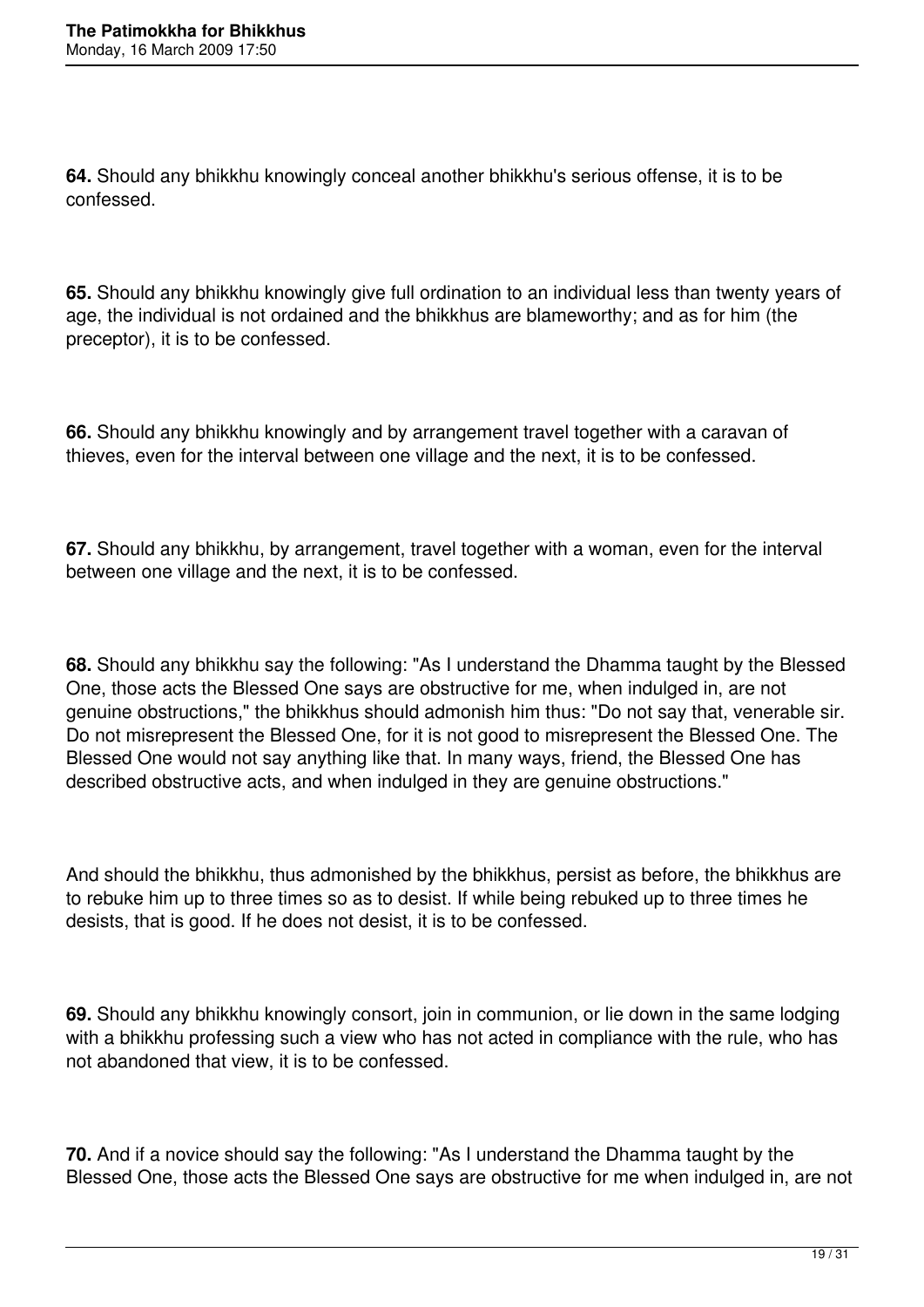genuine obstructions," the bhikkhus should admonish him thus: "Do not say that, friend novice. Do not misrepresent the Blessed One, for it is not good to misrepresent the Blessed One. The Blessed One would not say anything like that. In many ways, friend, the Blessed One has described obstructive acts, and when indulged in they are genuine obstructions."

And should that novice, thus admonished by the bhikkhus, persist as before, the bhikkhus should admonish him as follows: "From this day forth, friend novice, you are not to claim the Blessed One as your teacher, nor are you even to have the opportunity the other novices get - that of sharing lodgings two or three nights with the bhikkhus. Away with you! Out of our sight! (literally, 'Get lost!')"

Should any bhikkhu knowingly support, receive services from, consort with, or lie down in the same lodging with a novice thus expelled, it is to be confessed.

## **Part Eight: The In-accordance-with-the-Rule Chapter Top**

**71.** Should any bhikkhu, admonished by the bhikkhus in ac[corda](#toc)nce with a rule, say, "Friends, I will not train myself under this training rule until I have put questions about it to another bhikkhu, experienced and learned in the discipline," it is to be confessed. Bhikkhus, (a training rule) is to be understood, is to be asked about, is to be pondered. This is the proper course here.

**72.** Should any bhikkhu, when the Patimokkha is being repeated, say, "Why are these lesser and minor training rules repeated when they lead only to anxiety, bother and confusion?" the criticism of the training rules is to be confessed.

**73.** Should any bhikkhu, when the Patimokkha is being recited every half-month, say, "Just now have I heard that this case, too, is handed down in the Patimokkha, is included in the Patimokkha, and comes up for recitation every half-month;" and if other bhikkhus should know, "That bhikkhu has already sat through two or three recitations of the Patimokkha, if not more," the bhikkhu is not exempted for being ignorant. Whatever the offense he has committed, he is to be dealt with in accordance with the rule; and in addition, his deception is to be exposed: "It is no gain for you, friend, it is ill-done, that when the Patimokkha is being recited, you do not pay proper attention and take it to heart." Here the deception is to be confessed.

**74.** Should any bhikkhu, angered and displeased, give a blow to (another) bhikkhu, it is to be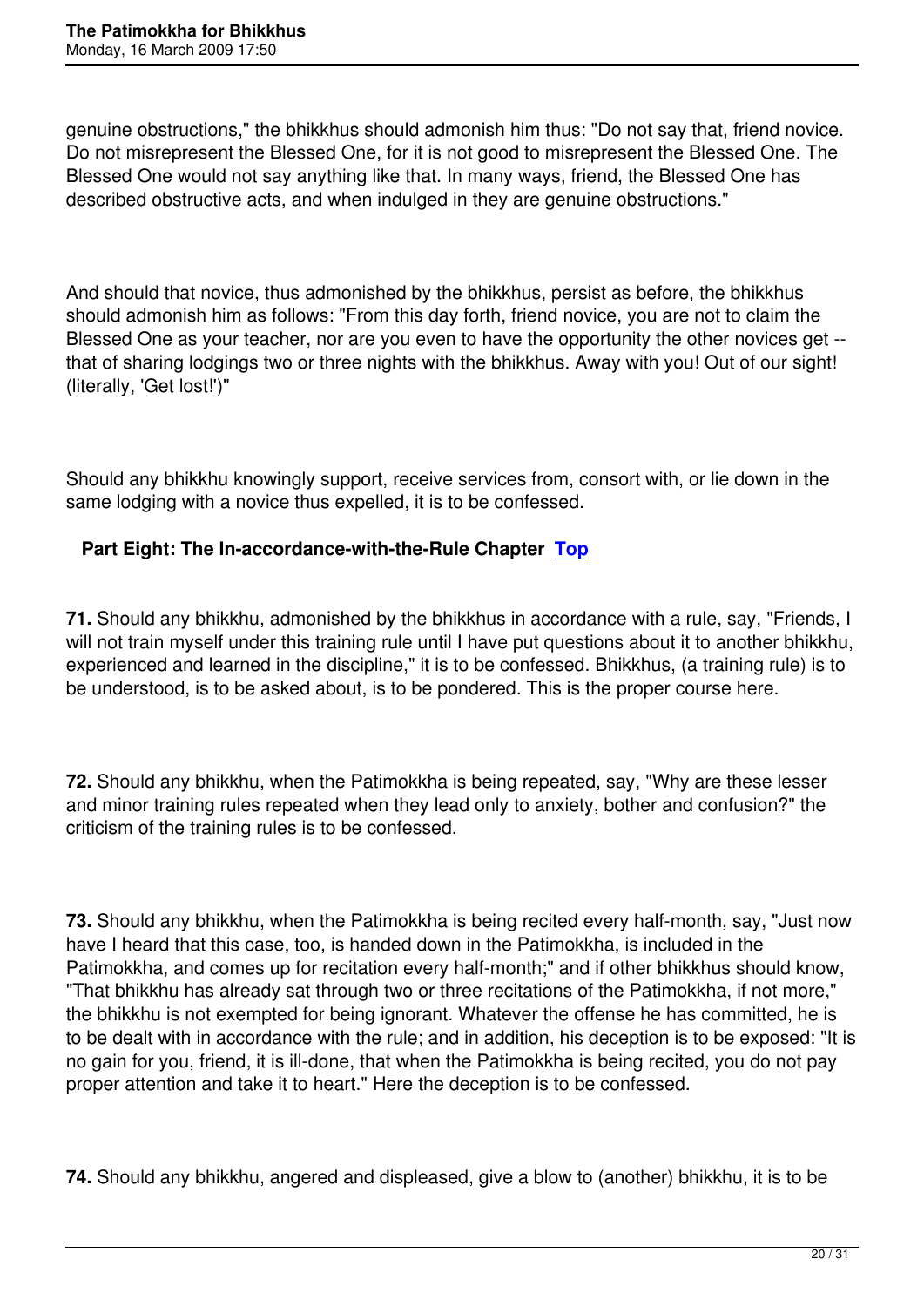**75.** Should any bhikkhu, angered and displeased, raise his hand against (another) bhikkhu, it is to be confessed.

**76.** Should any bhikkhu charge a bhikkhu with an unfounded sanghadisesa (offense), it is to be confessed.

**77.** Should any bhikkhu purposefully provoke anxiety in (another) bhikkhu, (thinking,) "This way, even for just a moment, he will have no peace" -- if doing it for just this reason and no other -- it is to be confessed.

**78.** Should any bhikkhu stand eavesdropping on bhikkhus when they are arguing, quarreling, and disputing, thinking, "I will overhear what they say" -- if doing it for just this reason and no other -- it is to be confessed.

**79.** Should any bhikkhu, having given consent (by proxy) to a formal act carried out in accordance with the rule, later complain (about the act), it is to be confessed.

**80.** Should any bhikkhu, when deliberation is being carried on in the Community, get up from his seat and leave without having given consent, it is to be confessed.

**81.** Should any bhikkhu, (acting as part of) a Community in concord, give robe-cloth (to an individual bhikkhu) and later complain, "The bhikkhus apportion the Community's gains according to friendship," it is to be confessed.

**82.** Should any bhikkhu knowingly divert to an individual gains that had been allocated for the Community, it is to be confessed.

## **Part Nine: The Treasure Chapter Top**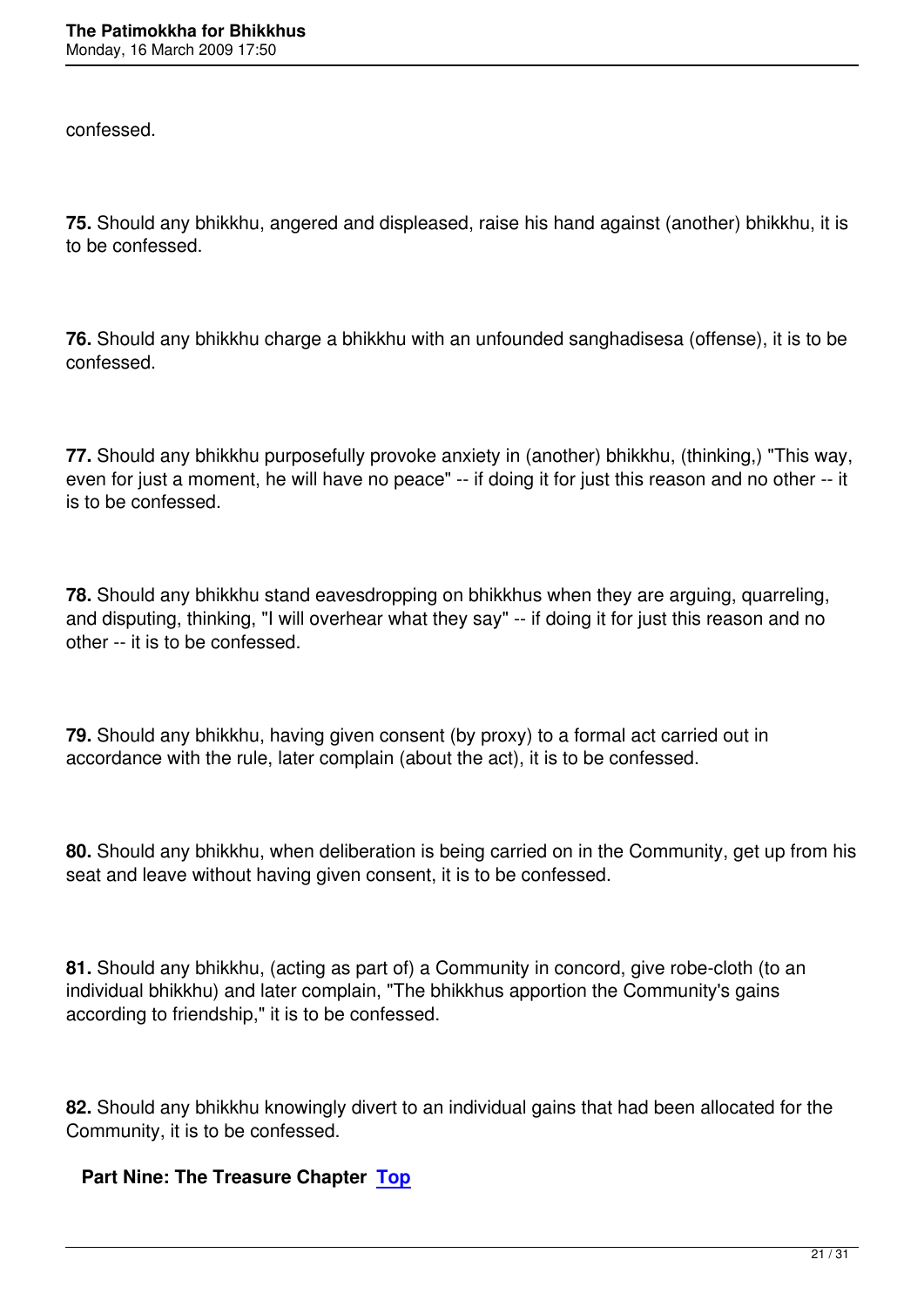**83.** Should any bhikkhu, without being previously announced, cross the threshold of a consecrated noble king's (sleeping chamber) from which the king has not left, from which the treasure (the queen) has not withdrawn, it is to be confessed.

**84.** Should any bhikkhu pick up or have (someone) pick up a valuable or what is considered a valuable, except within a monastery or within a dwelling, it is to be confessed. But when a bhikkhu has picked up or had (someone) pick up a valuable or what is considered a valuable (left) in a monastery or in a dwelling, he is to keep it, (thinking,) "Whoever it belongs to will (come and) fetch it." This is the proper course here.

**85.** Should any bhikkhu, without taking leave of an available bhikkhu, enter a village at the wrong time -- unless there is a suitable emergency -- it is to be confessed.

**86.** Should any bhikkhu have a needle case made of bone, ivory, or horn, it is to be broken and confessed.

**87.** When a bhikkhu is making a new bed or bench, it is to have legs (at most) eight fingerbreadths long -- using Sugata fingerbreadths -- not counting the lower edge of the frame. In excess of that it is to be cut down and confessed.

**88.** Should any bhikkhu have a bed or bench upholstered, it (the upholstery) is to be torn off and confessed.

**89.** When a bhikkhu is making a sitting cloth, it is to be made to the standard measurement. Here the standard is this: two spans -- using the Sugata span -- in length, 1 1/2 in width, the border a span. In excess of that, it is to be cut down and confessed.

**90.** When a bhikkhu is making a skin-eruption covering cloth, it is to be made to the standard measurement. Here the standard is this: four spans -- using the Sugata span -- in length, two spans in width. In excess of that, it is to be cut down and confessed.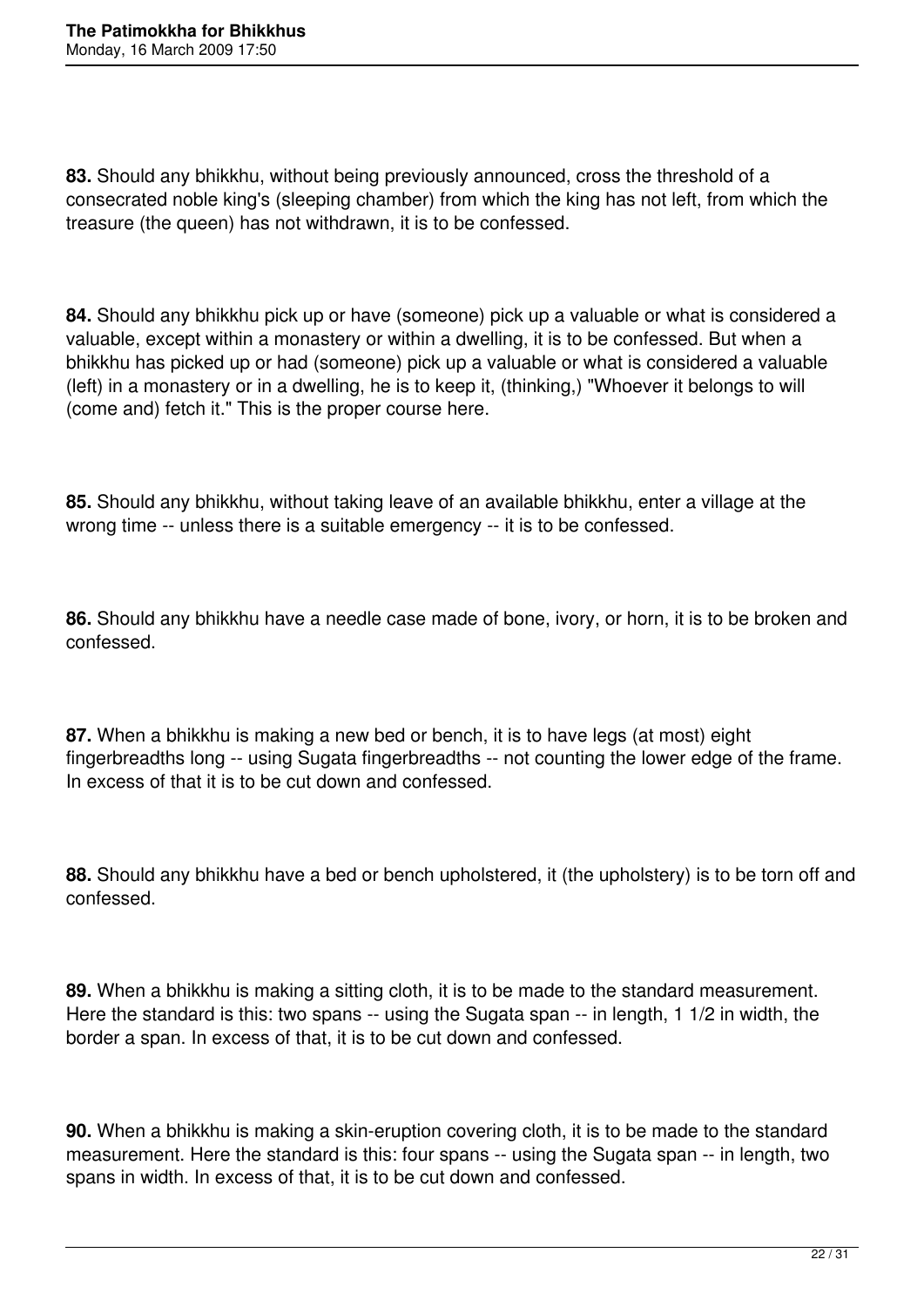**91.** When a bhikkhu is making a rains-bathing cloth, it is to be made to the standard measurement. Here the standard is this: six spans -- using the Sugata span -- in length, 2 1/2 in width. In excess of that, it is to be cut down and confessed.

**92.** Should any bhikkhu have a robe made the size of the Sugata robe or larger, it is to be cut down and confessed. Here, the size of the Sugata robe is this: nine spans -- using the Sugata span -- in length, six spans in width. This is the size of the Sugata's Sugata robe.

# **Patidesaniya Top**

**1.** Should any b[hikkhu](#toc) chew or consume staple or non-staple food, having received it himself from the hand of an unrelated bhikkhuni in an inhabited area, he is to acknowledge it: "Friends, I have committed a blameworthy, unsuitable act that ought to be acknowledged. I acknowledge it."

**2.** In case bhikkhus, being invited, are eating in family homes, and if a bhikkhuni is standing there as though giving directions, (saying,) "Give curry here, give rice here," then the bhikkhus are to dismiss her: "Go away, sister, while the bhikkhus are eating." If not one of the bhikkhus should speak to dismiss her, "Go away, sister, while the bhikkhus are eating," the bhikkhus are to acknowledge it: "Friends, we have committed a blameworthy, unsuitable act that ought to be acknowledged. We acknowledge it."

**3.** There are families designated as in training. Should any bhikkhu, not being ill, uninvited beforehand, chew or consume staple or non-staple food, having received it himself at the homes of families designated as in training, he is to acknowledge it: "Friends, I have committed a blameworthy, unsuitable act that ought to be acknowledged. I acknowledge it."

**4.** There are wilderness abodes that are dubious and risky. Should any bhikkhu, not being ill, living in such abodes, chew or consume unannounced (gifts of) staple or non-staple food, having received them himself in the abode, he is to acknowledge it: "Friends, I have committed a blameworthy, unsuitable act that ought to be acknowledged. I acknowledge it."

## **Sekhiya Top**

**Part One: The 26 Dealing with Proper Behavior Top**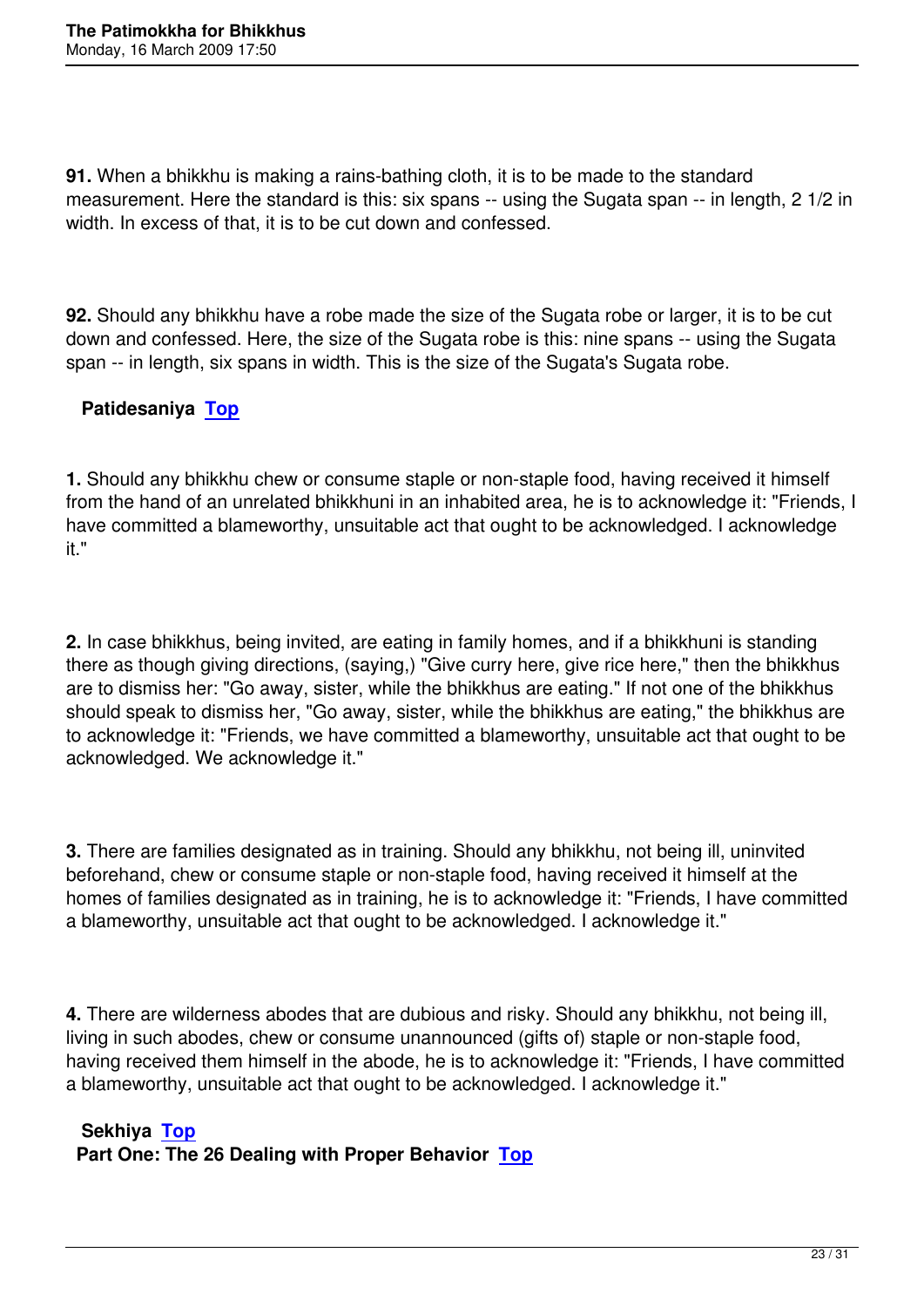**1.[2].** I will wear the lower robe [upper robe] wrapped around (me): a training to be observed.

**3.[4].** I will go [sit] well-covered in inhabited areas: a training to be observed.

**5.[6].** I will go [sit] well-restrained in inhabited areas: a training to be observed.

**7.[8].** I will go [sit] with eyes lowered in inhabited areas: a training to be observed.

**9.[10].** I will not go [sit] with robes hitched up in inhabited areas: a training to be observed.

**11.[12].** I will not go [sit] laughing loudly in inhabited areas: a training to be observed.

**13.[14].** I will go [sit] (speaking) with a lowered voice in inhabited areas: a training to be observed.

**15.[16].** I will not go [sit] swinging the body in inhabited areas: a training to be observed.

**17.[18].** I will not go [sit] swinging the arms in inhabited areas: a training to be observed.

**19.[20].** I will not go [sit] swinging the head in inhabited areas: a training to be observed.

**21.[22].** I will not go [sit] with arms akimbo in inhabited areas: a training to be observed.

**23.[24].** I will not go [sit] with my head covered in inhabited areas: a training to be observed.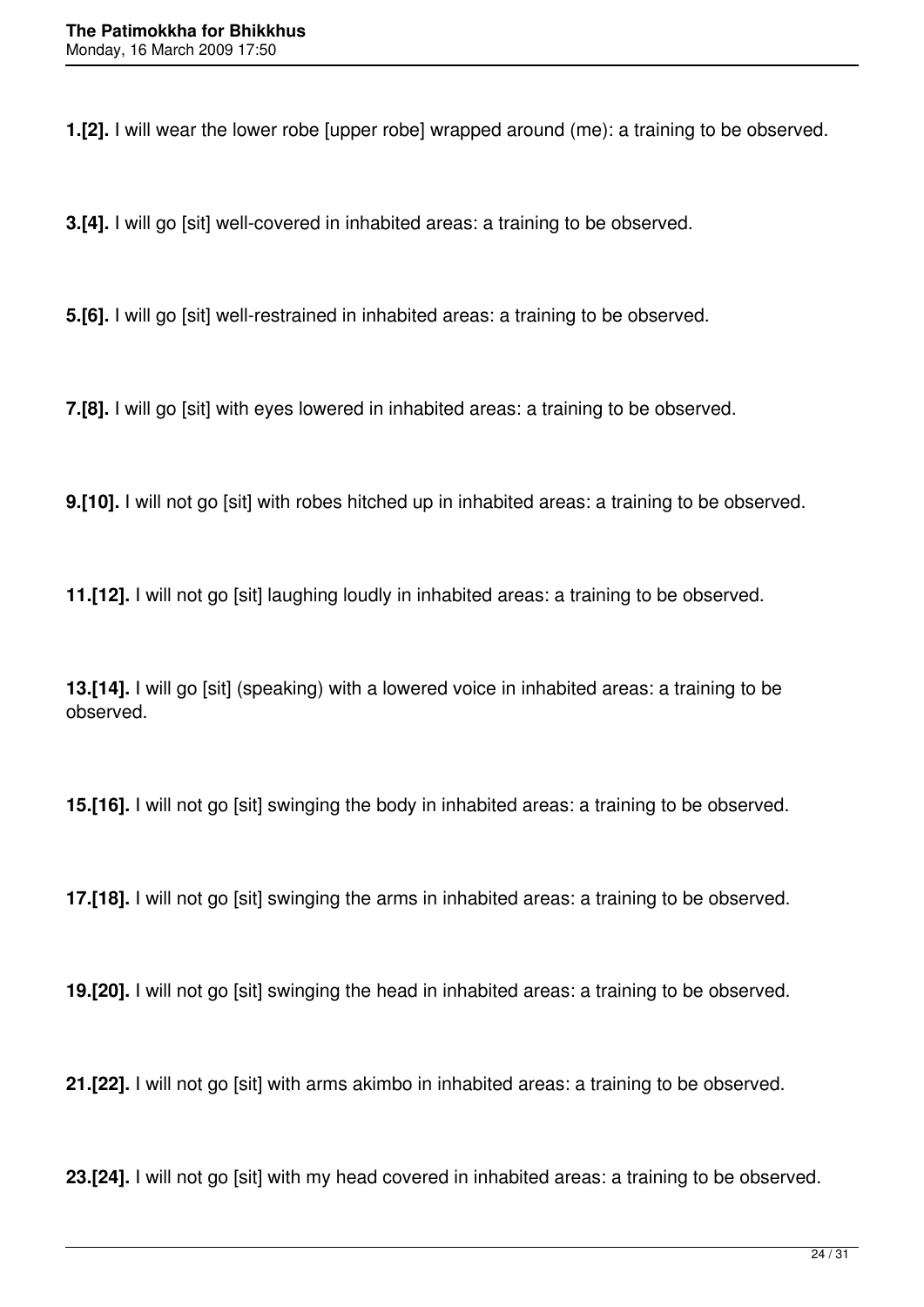**25.** I will not go tiptoeing or walking just on the heels in inhabited areas: a training to be observed.

**26.** I will not sit holding up the knees in inhabited areas: a training to be observed.

### **Part Two: The 30 Dealing with Food Top**

**27.** I will receive almsfood appreciatively: [a tra](#toc)ining to be observed.

**28.** I will receive almsfood with attention focused on the bowl: a training to be observed.

**29.** I will receive almsfood with bean curry in proper proportion: a training to be observed.

**30.** I will receive almsfood level with the edge (of the bowl): a training to be observed.

**31.** I will eat almsfood appreciatively: a training to be observed.

**32.** I will eat almsfood with attention focused on the bowl: a training to be observed.

**33.** I will eat almsfood methodically: a training to be observed.

**34.** I will eat almsfood with bean curry in proper proportion: a training to be observed.

**35.** I will not eat almsfood taking mouthfuls from a heap: a training to be observed.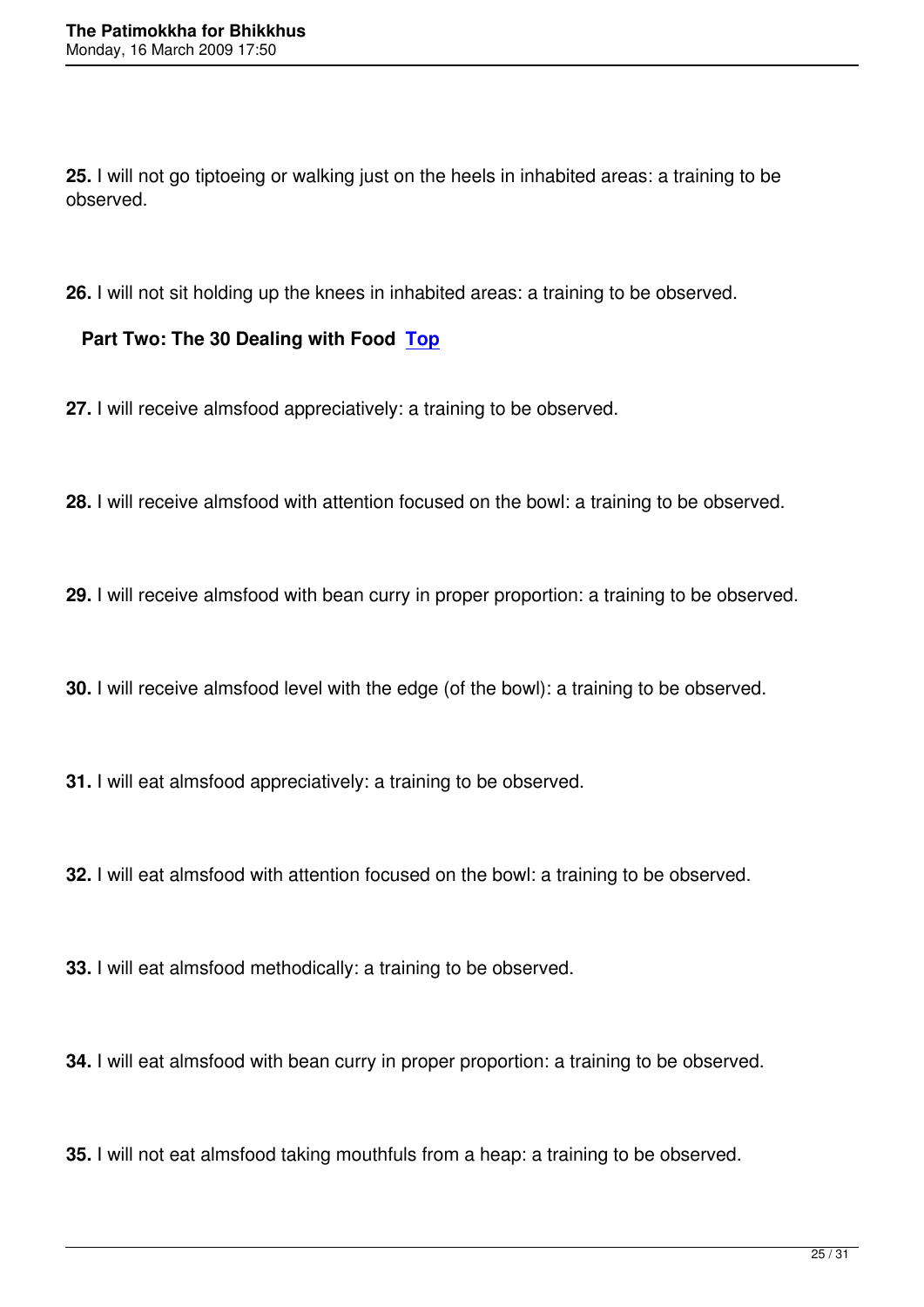**36.** I will not hide bean curry and foods with rice out of a desire to get more: a training to be observed.

**37.** Not being ill, I will not eat rice or bean curry that I have requested for my own sake: a training to be observed.

**38.** I will not look at another's bowl intent on finding fault: a training to be observed.

**39.** I will not take an extra-large mouthful: a training to be observed.

**40.** I will make a rounded mouthful: a training to be observed.

**41.** I will not open the mouth when the mouthful has yet to be brought to it: a training to be observed.

**42.** I will not put the whole hand into the mouth while eating: a training to be observed.

**43.** I will not speak with the mouth full of food: a training to be observed.

**44.** I will not eat from lifted balls of food: a training to be observed.

**45.** I will not eat nibbling at mouthfuls of food: a training to be observed.

**46.** I will not eat stuffing out the cheeks: a training to be observed.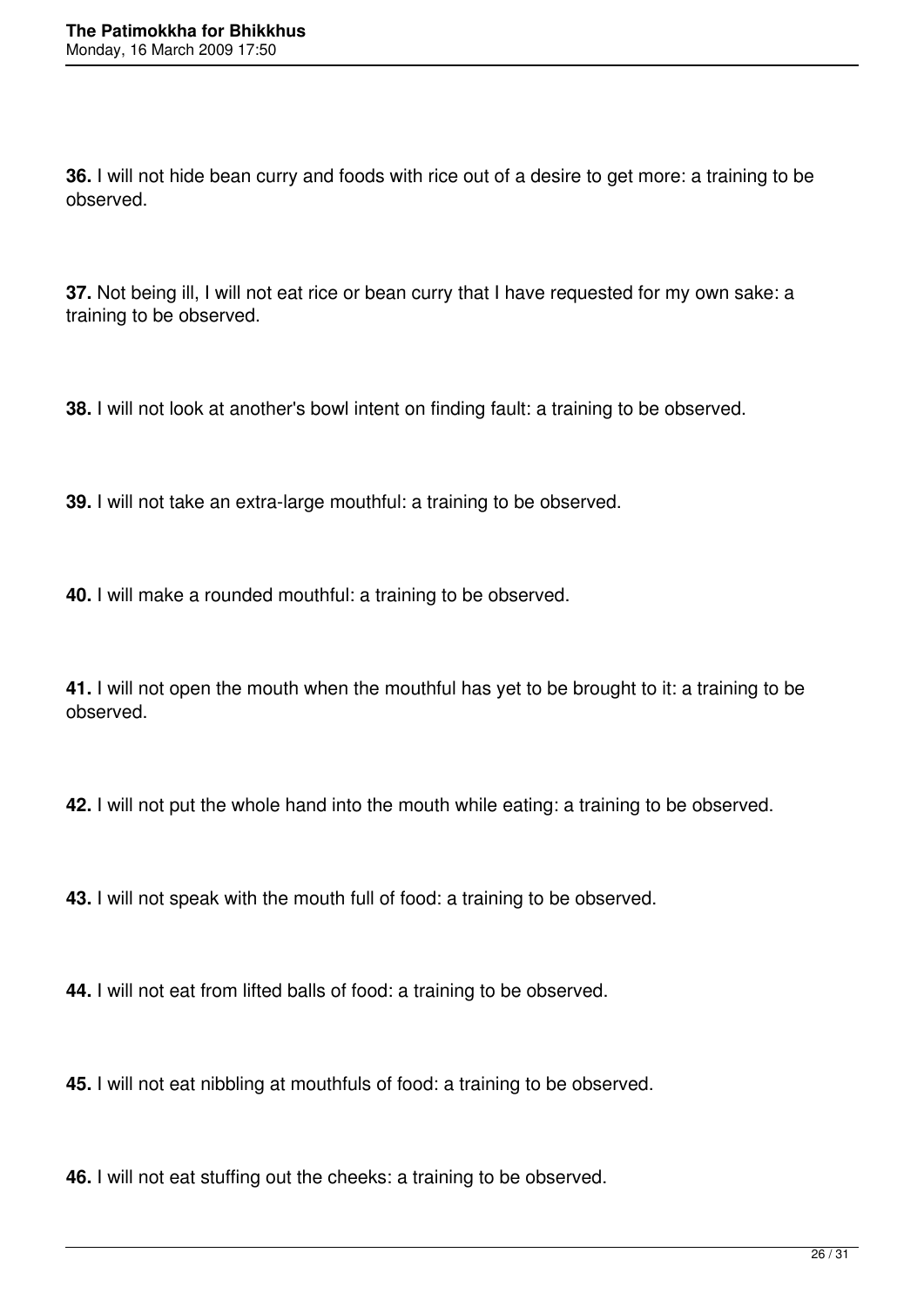**47.** I will not eat shaking (food off) the hand: a training to be observed.

**48.** I will not eat scattering rice about: a training to be observed.

**49.** I will not eat sticking out the tongue: a training to be observed.

**50.** I will not eat smacking the lips: a training to be observed.

**51.** I will not eat making a slurping noise: a training to be observed.

**52.** I will not eat licking the hands: a training to be observed.

**53.** I will not eat licking the bowl: a training to be observed.

**54.** I will not eat licking the lips: a training to be observed.

**55.** I will not accept a water vessel with a hand soiled by food: a training to be observed.

**56.** I will not, in an inhabited area, throw away bowl-rinsing water that has grains of rice in it: a training to be observed.

## **Part Three: The 16 Dealing with Teaching Dhamma Top**

**57.** I will not teach Dhamma to a person with an umbrella [in hi](#toc)s hand and who is not ill: a training to be observed.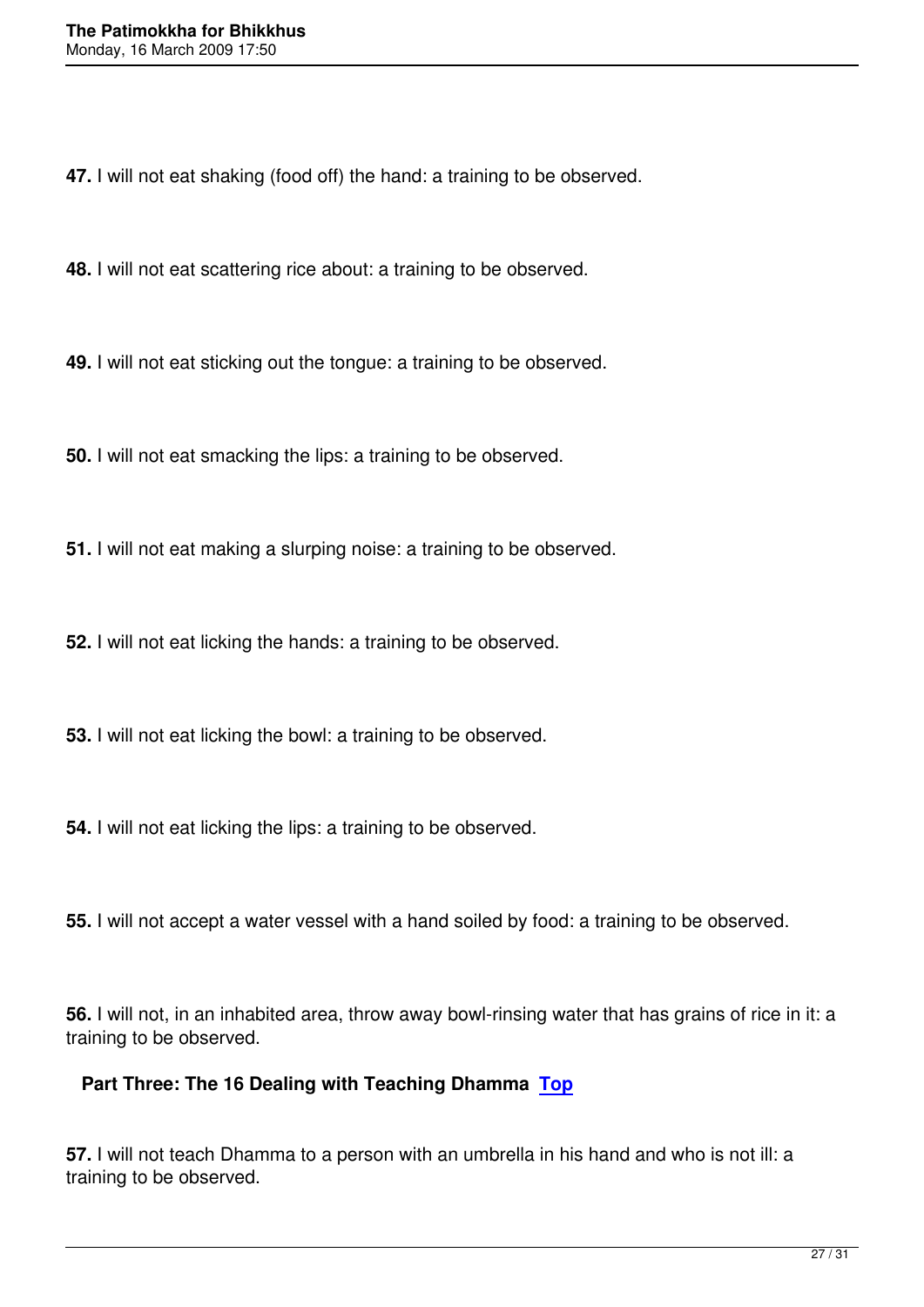**58.** I will not teach Dhamma to a person with a staff in his hand and who is not ill: a training to be observed.

**59.** I will not teach Dhamma to a person with a knife in his hand and who is not ill: a training to be observed.

**60.** I will not teach Dhamma to a person with a weapon in his hand and who is not ill: a training to be observed.

**61.[62].** I will not teach Dhamma to a person wearing non-leather [leather] footwear who is not ill: a training to be observed.

**63.** I will not teach Dhamma to a person in a vehicle and who is not ill: a training to be observed.

**64.** I will not teach Dhamma to a person lying down who is not ill: a training to be observed.

**65.** I will not teach Dhamma to a person who sits holding up his knees and who is not ill: a training to be observed.

**66.** I will not teach Dhamma to a person wearing headgear who is not ill: a training to be observed.

**67.** I will not teach Dhamma to a person whose head is covered (with a robe or scarf) and who is not ill: a training to be observed.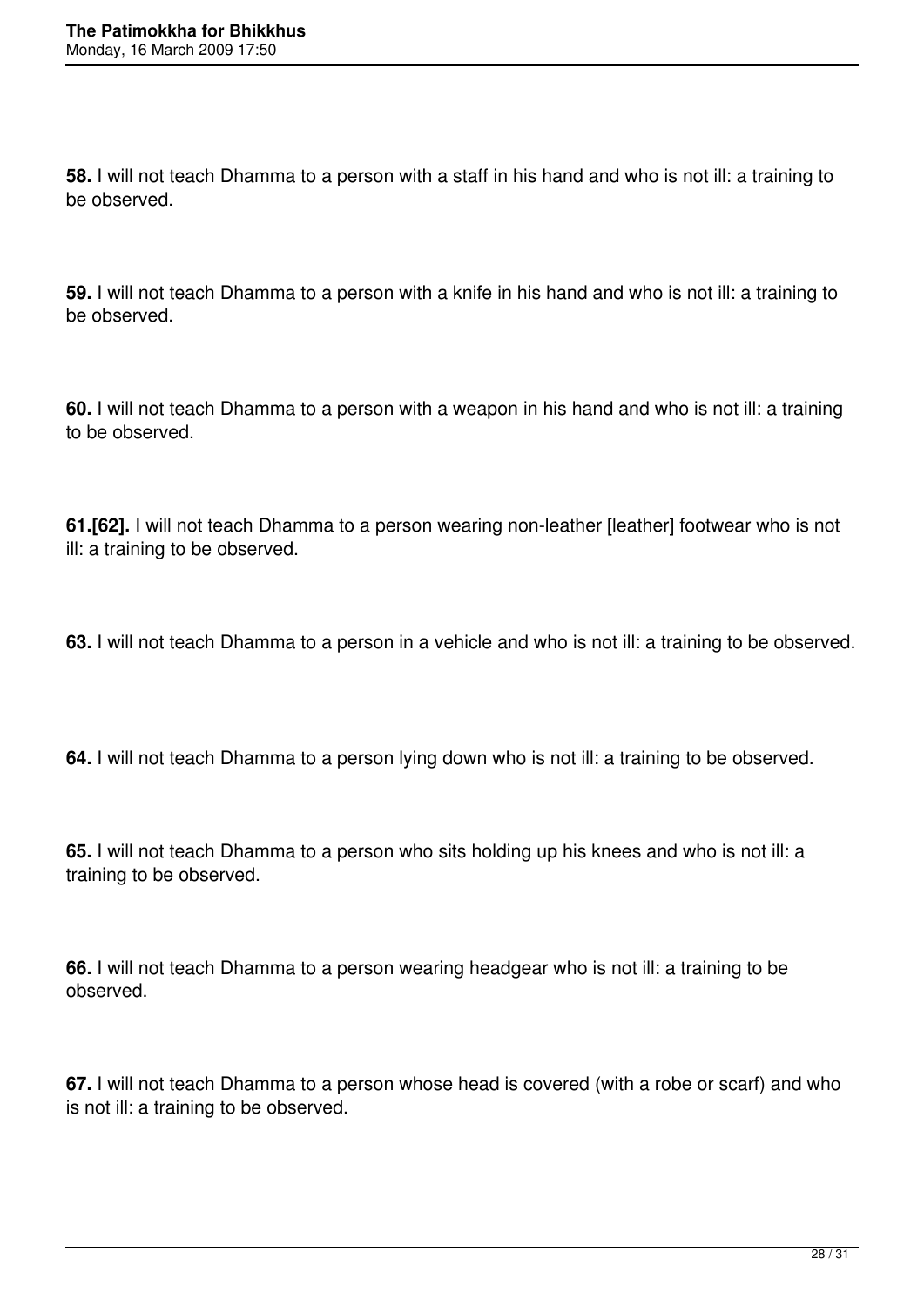**68.** Sitting on the ground, I will not teach Dhamma to a person sitting on a seat who is not ill: a training to be observed.

**69.** Sitting on a low seat, I will not teach Dhamma to a person sitting on a high seat who is not ill: a training to be observed.

**70.** Standing, I will not teach Dhamma to a person sitting who is not ill: a training to be observed.

**71.** Walking behind, I will not teach Dhamma to a person walking ahead who is not ill: a training to be observed.

**72.** Walking beside a path, I will not teach Dhamma to a person walking on the path and who is not ill: a training to be observed.

## **Part Four: The 3 Miscellaneous Rules Top**

**73.** Not being ill, I will not defecate or urinat[e wh](#toc)ile standing: a training to be observed.

**74.** Not being ill, I will not defecate, urinate, or spit on living crops: a training to be observed.

**75.** Not being ill, I will not defecate, urinate, or spit in water: a training to be observed.

### **Adhikarana-Samatha Top**

**1.***A verdict "in the presen[ce of](#toc)" should be given.* This means that the formal act settling the issue must be carried out in the presence of the Community, in the presence of the individuals, and in the presence of the Dhamma and Vinaya.

**2.***A verdict of mindfulness may be given.* This is the verdict of innocence given in an accusation,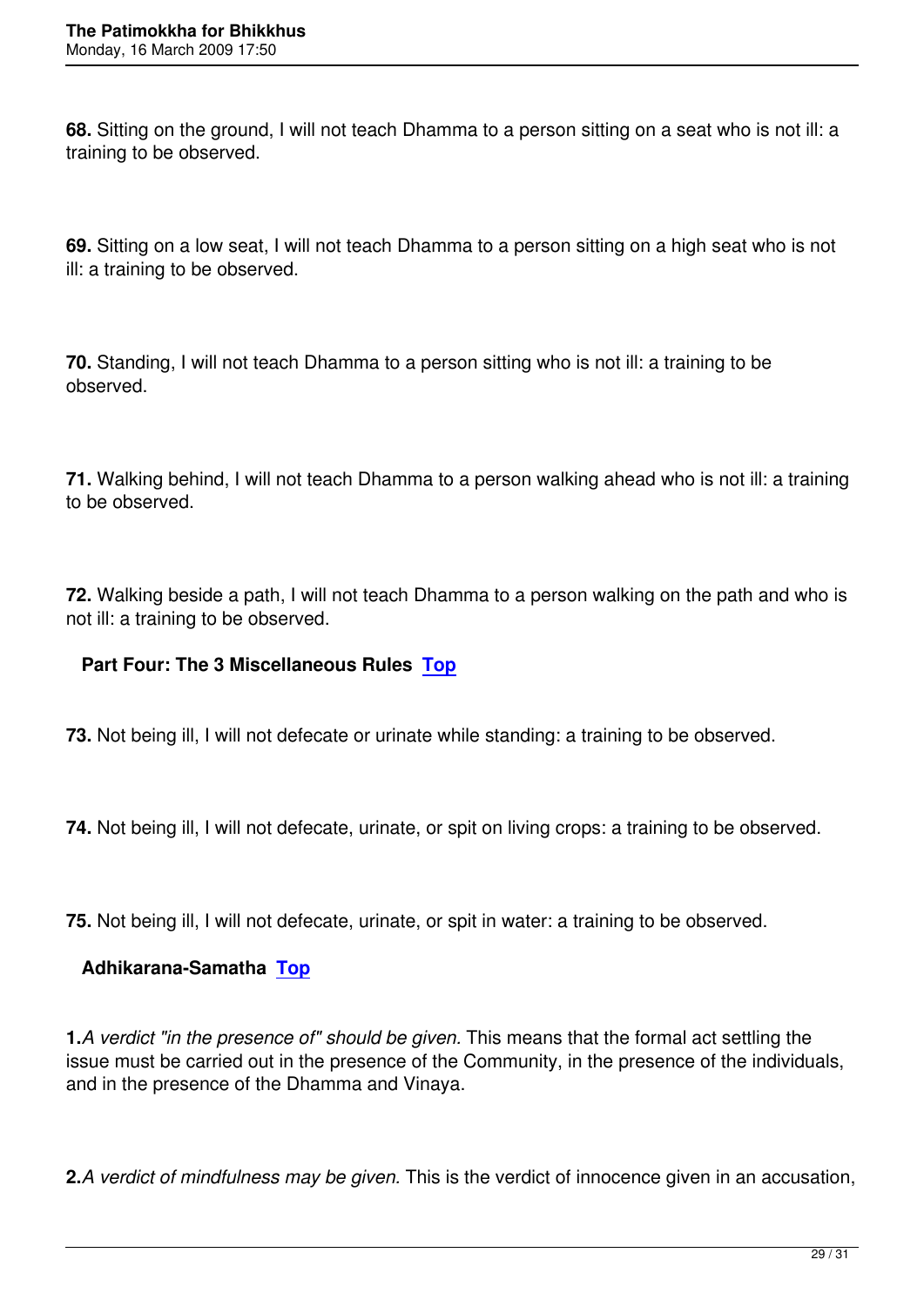based on the fact that the accused remembers fully that he did not commit the offense in question.

**3.** A verdict of past insanity may be given. This is another verdict of innocence given in an accusation, based on the fact that the accused was out of his mind when he committed the offense in question and so is absolved of any responsibility for it.

**4.***Acting in accordance with what is admitted.* This refers to the ordinary confession of offenses, where no formal interrogation is involved. The confession is valid only if in accord with the facts, e.g., a bhikkhu actually commits a pacittiya offense and then confesses it as such, and not as a stronger or lesser offense. If he were to confess it as a dukkata or a sanghadisesa, that would be invalid.

**5.***Acting in accordance with the majority.* This refers to cases in which bhikkhus are unable to settle a dispute unanimously, even after all the proper procedures are followed, and -- in the words of the Canon -- are "wounding one another with weapons of the tongue." In cases such as these, decisions can be made by majority vote.

**6.***Acting in accordance with the accused's further misconduct.* This refers to cases where a bhikkhu admits to having committed the offense in question only after being formally interrogated about it. He is then to be reproved for his actions, made to remember the offense and to confess it, after which the Community carries out a formal act of "further misconduct" against him as an added punishment for being so uncooperative as to require the formal interrogation in the first place.

**7.***Covering over as with grass.* This refers to situations in which both sides of a dispute realize that, in the course of their dispute, they have done much that is unworthy of a contemplative. If they were to deal with one another for their offenses, the only result would be greater divisiveness. Thus if both sides agree, all the bhikkhus gather in one place. (According to the Commentary, this means that all bhikkhus in the *sima* must attend. No one should send his consent, and even sick bhikkhus must go.) A motion is made to the entire group that this procedure will be followed. One member of each side then makes a formal motion to the members of his faction that he will make a confession for them. When both sides are ready, the representative of each side addresses the entire group and makes the blanket confession, using the form of a motion and one announcement ( *natti-dutiya-kamma*